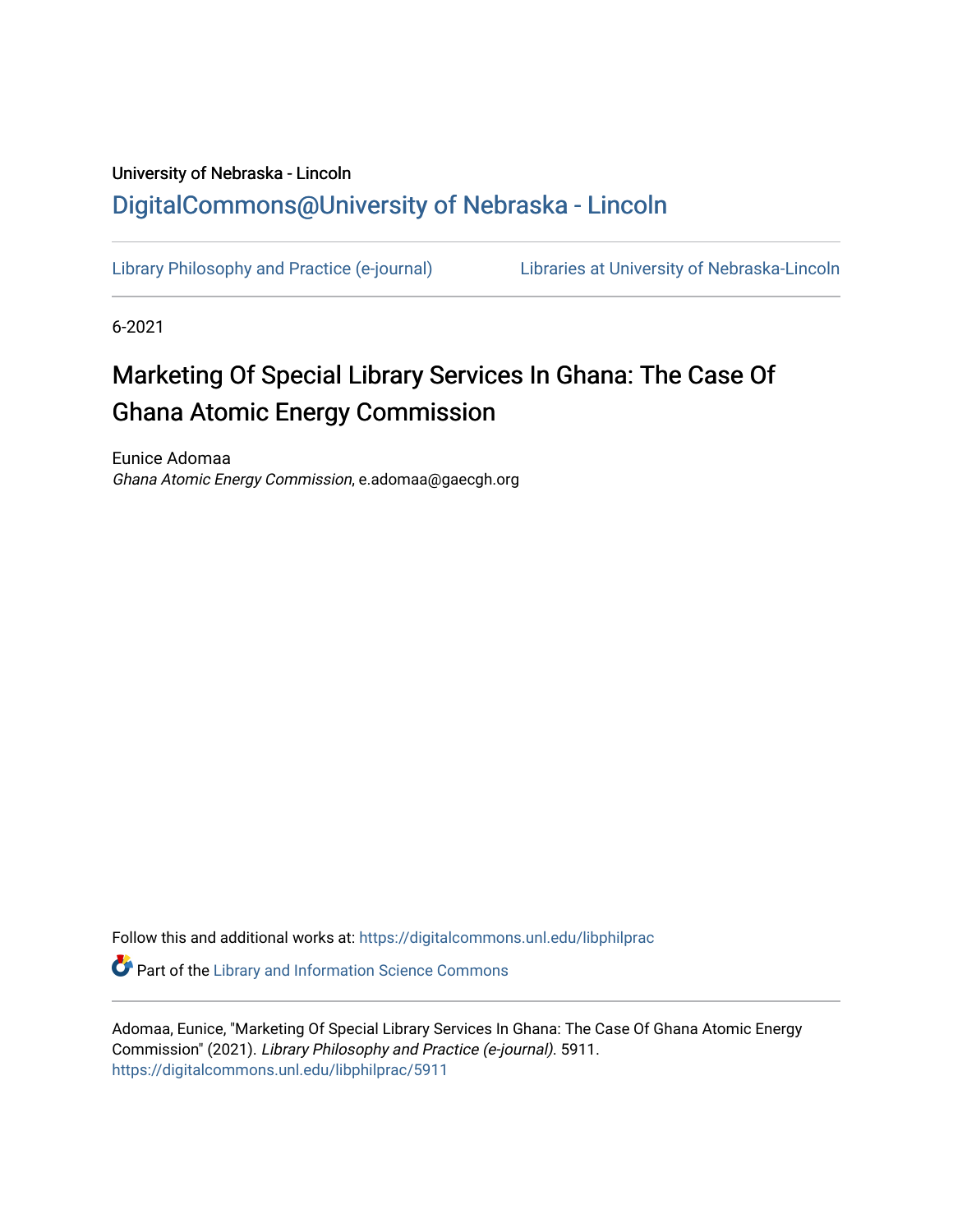## **MARKETING OF SPECIAL LIBRARY SERVICES IN GHANA: THE CASE OF GHANA ATOMIC ENERGY COMMISSION**

#### **EUNICE ADOMAA**

#### **GHANA ATOMIC ENERGY COMMISSION LIBRARY**

**e.adomaa@gaecgh.org**

#### **ABSTRACT**

Marketing concepts are explored in the paper with much focus on strategies that can be employed in Special Library Services. Emphasis on understanding the user's information needs and offering customer satisfaction is stipulated. The need for marketing, developing appropriate library services and products and some marketing concepts in libraries are explored. The case study approach was used for the study and Ghana Atomic Energy Commission was used as the case. It defined the various marketing concepts such as the 7ps of the marketing mix and how libraries can do marketing of their services and resources. The results showed that due to the outdated nature of collections, users were not satisfied with using the library and 71% said they could not retrieve any information needed as a result of irrelevancy of materials. It was recommended that Management should allocate funds for collection development and effective marketing strategies such as the use of social media and relationship marketing could be adopted to market the library's services by librarians.

## **KEYWORDS: SPECIAL LIBRARY, MARKETING, LIBRARY MANAGEMENT, MARKETING STRATEGY, SOCIAL MEDIA, LIBRARY RESOURCES, COLLECTION DEVELOPMENT, NEEDS ASSESSMENT**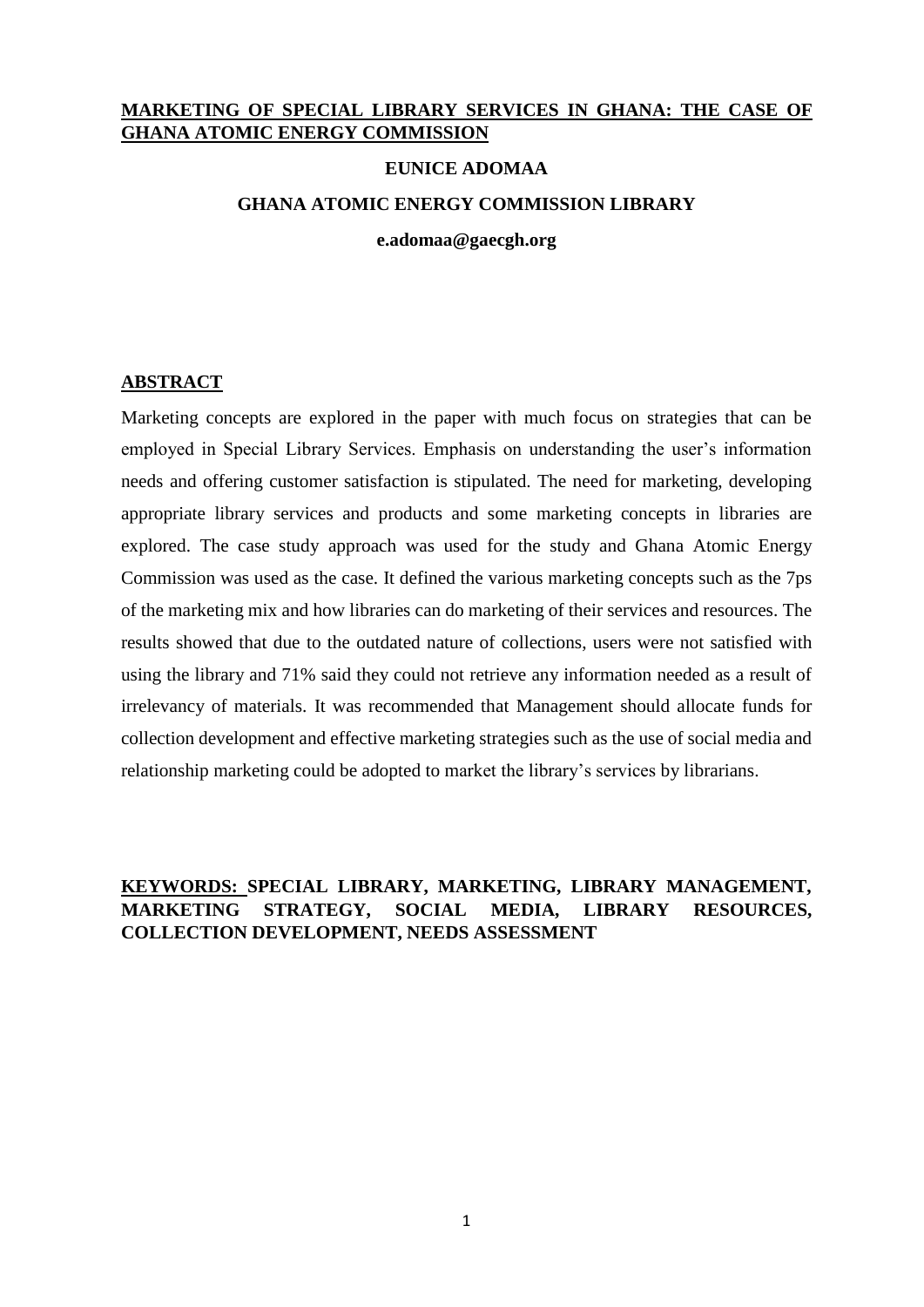#### **INTRODUCTION**

The main objectives of libraries today are to obtain self-sufficiency in their resources and to provide an optimum level of services to reach more potential users and encourage the use of library resources and facilities (Alemna, 2001). This naturally requires a shift from the traditional notion of the librarian waiting for patrons to approach him/her for a service to a more proactive service and need orientation. Thus, the librarian must be proactive by designing library outreach programmes to reach out more to the library users.

 A Special library is a library that provides specialized information resources on a particular subject, serves a specialized and limited clientele, and delivers specialized services to that clientele. Special libraries include corporate libraries, government libraries, law libraries, medical libraries, museum libraries, news libraries, and non-profit libraries. Special libraries also exist within academic institutions, including law school libraries and medical school libraries. These libraries are included as special libraries because Special libraries often have a more specific clientele than libraries in traditional educational or public settings, and deal with more specialized kinds of information. They are developed to support the mission of their sponsoring organization and their collections and services are more targeted and specific to the needs of their clientele. Special libraries may or may not be open to the general public. Specific examples of Special libraries in Ghana include; institutional libraries such as University of Ghana law school library, Medical school library, Animal Research Library, Ghana Atomic Energy Commission Library.

Marketing can be defined as "the process by which companies create value for customers and build strong customer relationships in order to capture value from customers in return" (Kotler and Armstrong, 2012). The main purpose of marketing is customer satisfaction. Singh (2009) postulated that, "library professional's positive attitude towards marketing is a prerequisite of a successful plan and execution to market library products and services". (Kavulya, 2004)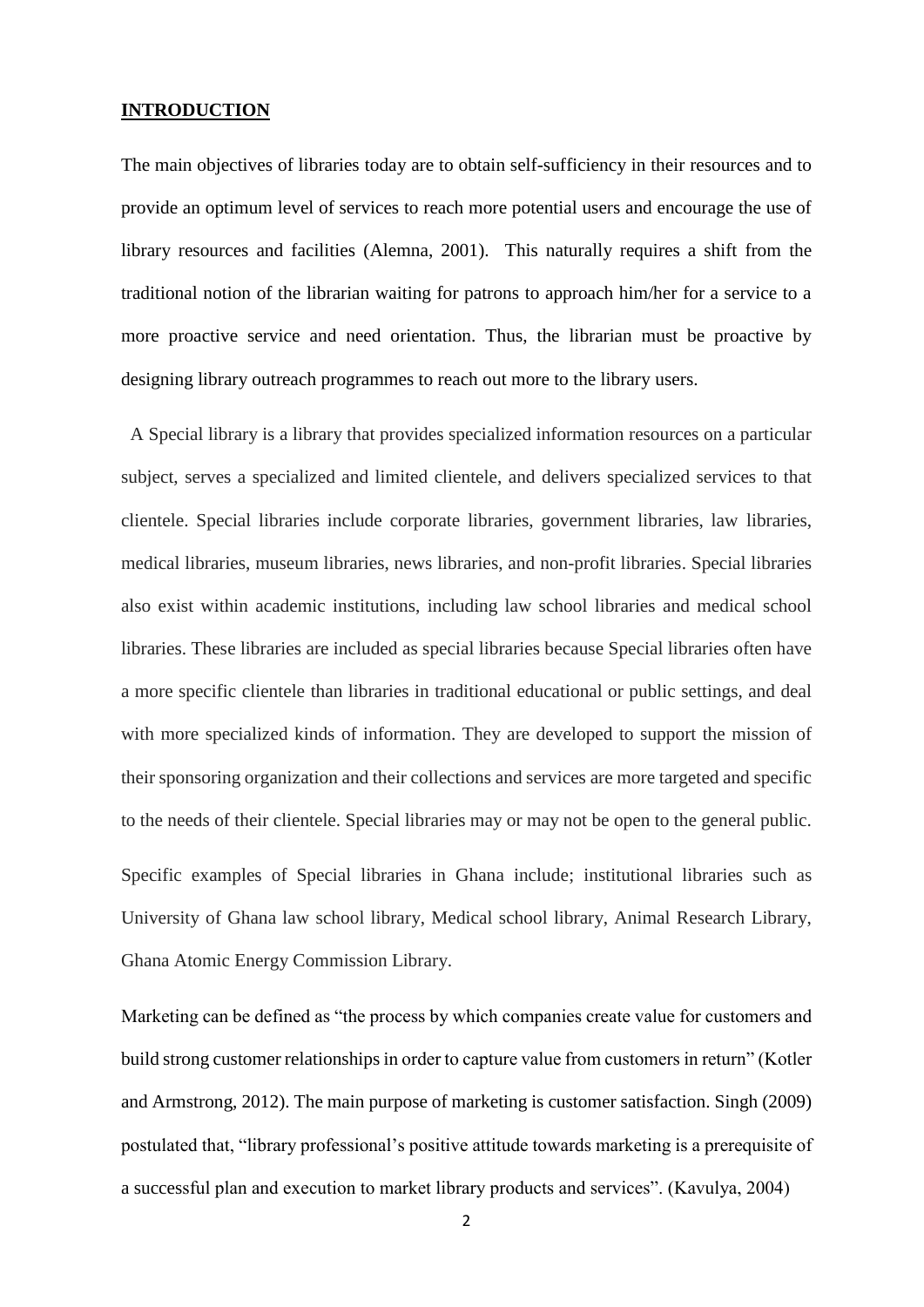Different marketing concepts provide libraries with the tools for collecting and analysing useful data about information needs of customers which assist in designing, developing and delivering appropriate services. (Kaur and Rani, 2009). Anafo (2014) argues that "needs assessment is central to any program of product development and essential to establish the targets for any marketing process" irrespective of the library, the need to develop customer centred and strategic market planning has now become part of effective library management.

#### **THE COMMISSION'S LIBRARY**

The Ghana Atomic Energy Commission is also responsible for advising government on nuclear science and related technologies. The commission is made up of six technical Institutes, a Graduate School and the Central Administration. Some of the areas of operation are Agriculture, health, Education, Environment, Energy, Industry as well as Nuclear Safety and Security.

The Ghana Atomic Energy Commission Library has been in existence since the inception of the Commission. It is a special library that exists to provide information related to nuclear sciences and technology to satisfy the information and research needs of Research Scientists, Technologists and Technicians in the Commission.

It is responsible for the processing of all Nuclear Science and related technologies publications and articles to the International Nuclear Information System (INIS) of the International Atomic Energy Agency (IAEA) and provides resources such as E-journals, newsletters, technical and annual reports, books, conference proceedings and theses.

Identifying the user's needs is the prime responsibility of the special librarian. One of the best methods to assess the users' needs is to conduct users surveys as it can provide information for choosing between optimal designs of marketing services and information about how to customize the delivery and promotion of your services" (Kumar, 2015; Kotler,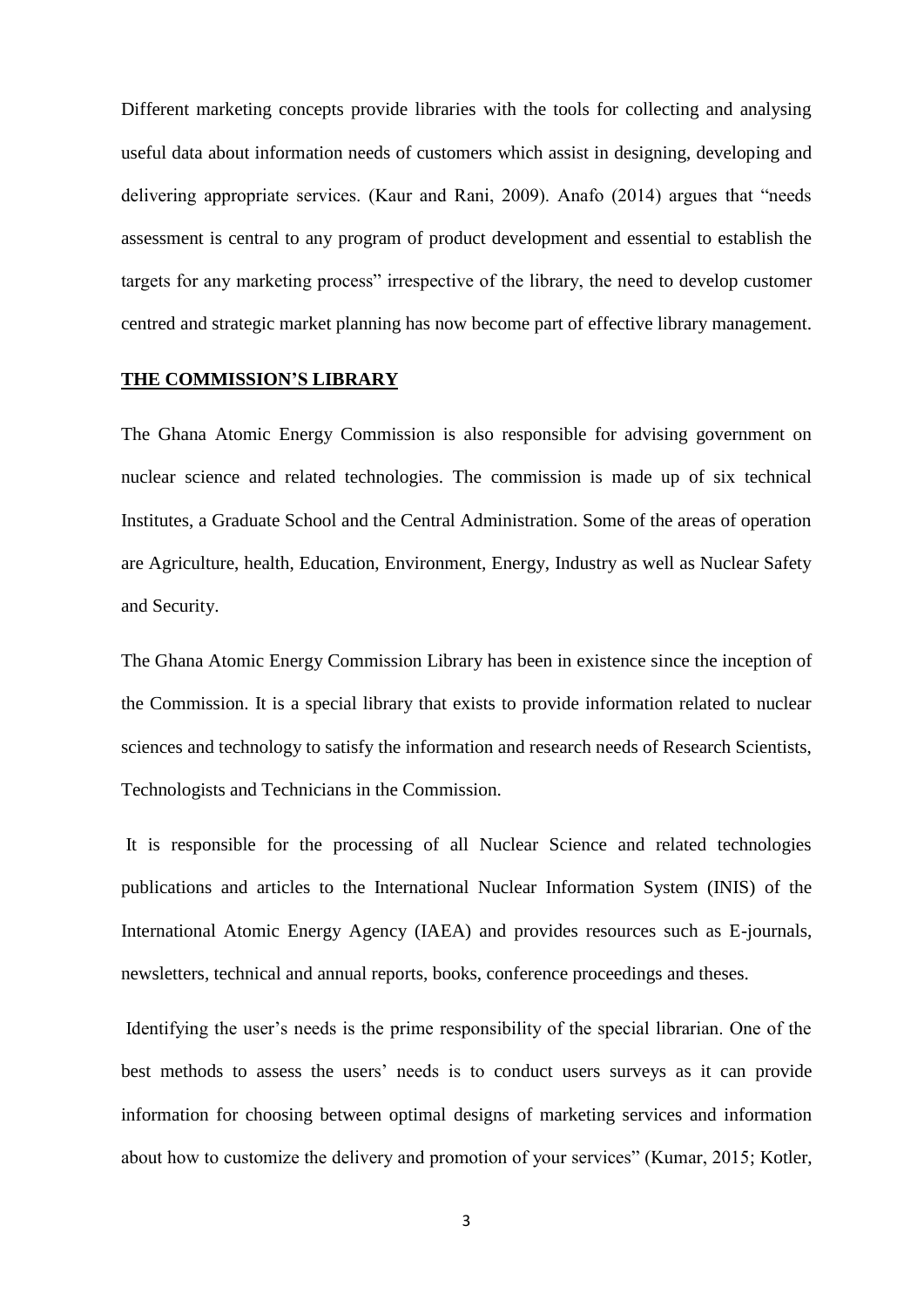1996). This the library can do only if it relies on systematic information collection procedures and policies and adjusts its products, services and organisational policies to the demands of users.

## **PUPOSE OF THE STUDY**

The purpose of the study is to determine the Institute's library and information service and some marketing strategies that can be adopted by special libraries in Ghana to market their products and service.

## **OBJECTIVES**

- 1. To determine the need to market the services of Special libraries.
- 2. To determine some marketing concepts that are employed by special libraries.
- 3. To determine some prerequisite knowledge of librarians for marketing of Special library services.
- 4. To determine some barriers to marketing library resources
- 5. Finally make recommendations.

## **PROBLEM STATEMENT**

There is underutilization of library resources which can be attributed to factors such as lack of knowledge of available resources, lack of training and knowledge of marketing tools and techniques, luck of support to librarians in information provision (Singh, 2009; Lamptey, 2016).

## **SCOPE**

The research will cover the information marketing activities of the Ghana Atomic Energy Commission Library.

## .**SIGNIFICANCE OF THE STUDY**

There has not been any research with regards to marketing services of the GAEC library. Many library managers will like to see the maximum utilization of their library resources. This study will look at the cause of low patronage of the library resources and how this can be dealt with.

At the end of this study, some most effective strategies can be determined and it would also add to the body of knowledge on marketing of libraries in general and Ghana in particular.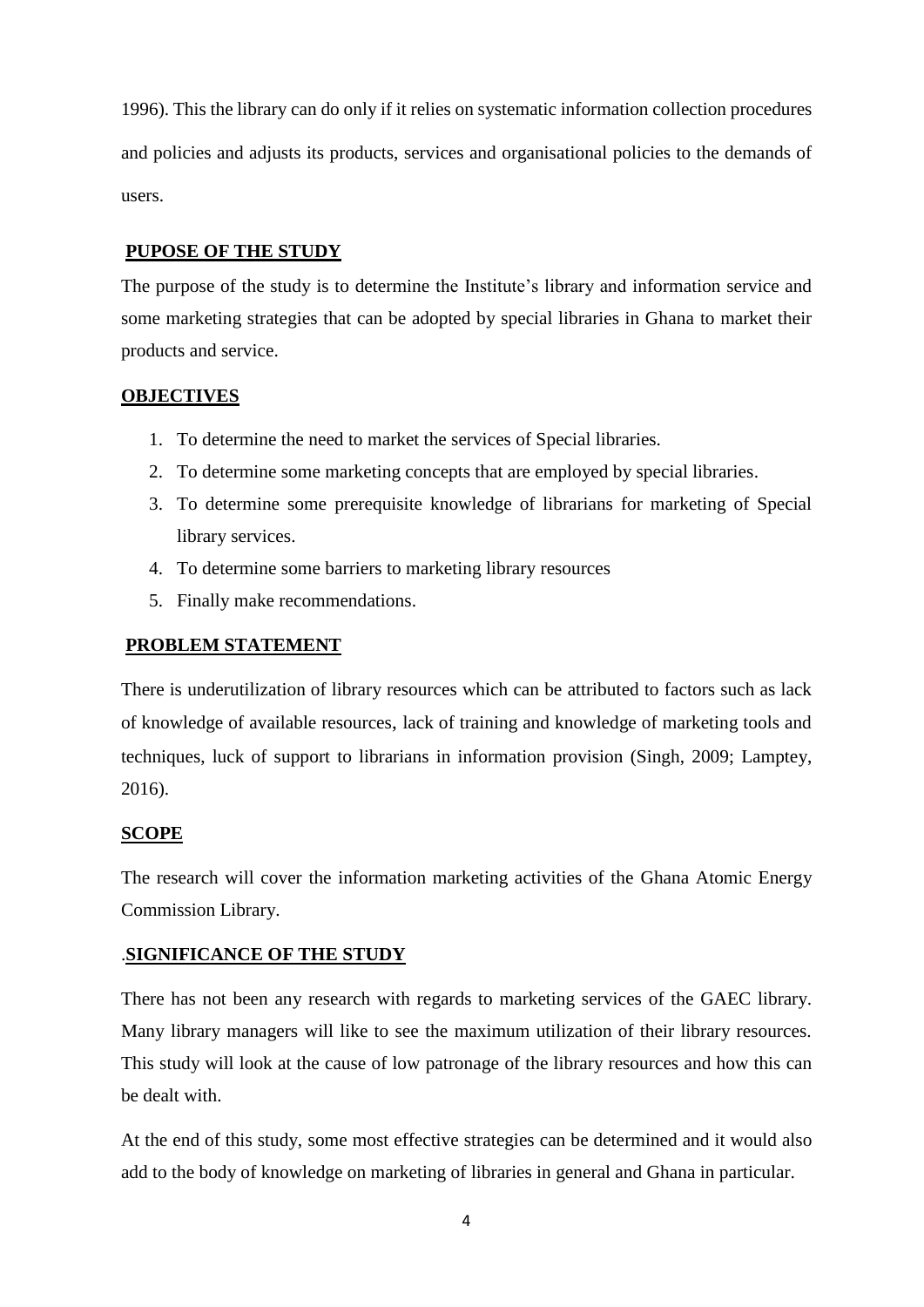Marketing library services change perception that marketing is an activity or tool for commercial entities or the private sector and not applicable to the library setting, and also negative attitudes of library staff in accepting the concept of marketing

#### **METHODOLOGY**

The case study research design was employed for this study. The case study is an approach to research that facilitates exploration of a phenomenon within its context using a variety of data sources. The case study was used because it is designed to investigate the experiences of a group of subjects in relation to related phenomena within an organization.

#### **SAMPLING AND DATA COLLECTION**

Random sampling method was used for the data collection for this work. The random sampling technique, which allows you to select your sample without bias. The sample selected can therefore be said to be representative of the whole population. The sample size of 85 staff constituted 1% of the population of Eight Hundred and fifty (850)

## **LITERATURE REVIEW**

In Asia, Jestin and Parameswari (2001) opined that Libraries and Information Centres have begun to realize that marketing of information products and services is an integral part of administration, especially as a means for improving user satisfaction and promoting the use of services by current and potential users. They further stated three main factors, namely the information explosion, the technology revolution, and escalating library costs are responsible for encouraging the library profession to develop a marketing approach in its operations and services. They encouraged marketing strategies such as marketing profiling, product planning, pricing, promotion and distribution as relevant for a successful marketing. Therefore, emphasised successful marketing includes the art of deciding which techniques to use in different situations.

Khali Klab (1994) conducted a survey of Libraries and Information Centres in Jordan to examine the application of the marketing concepts to the products and services of library centres and to investigate user's preference over paid and free services. The results indicated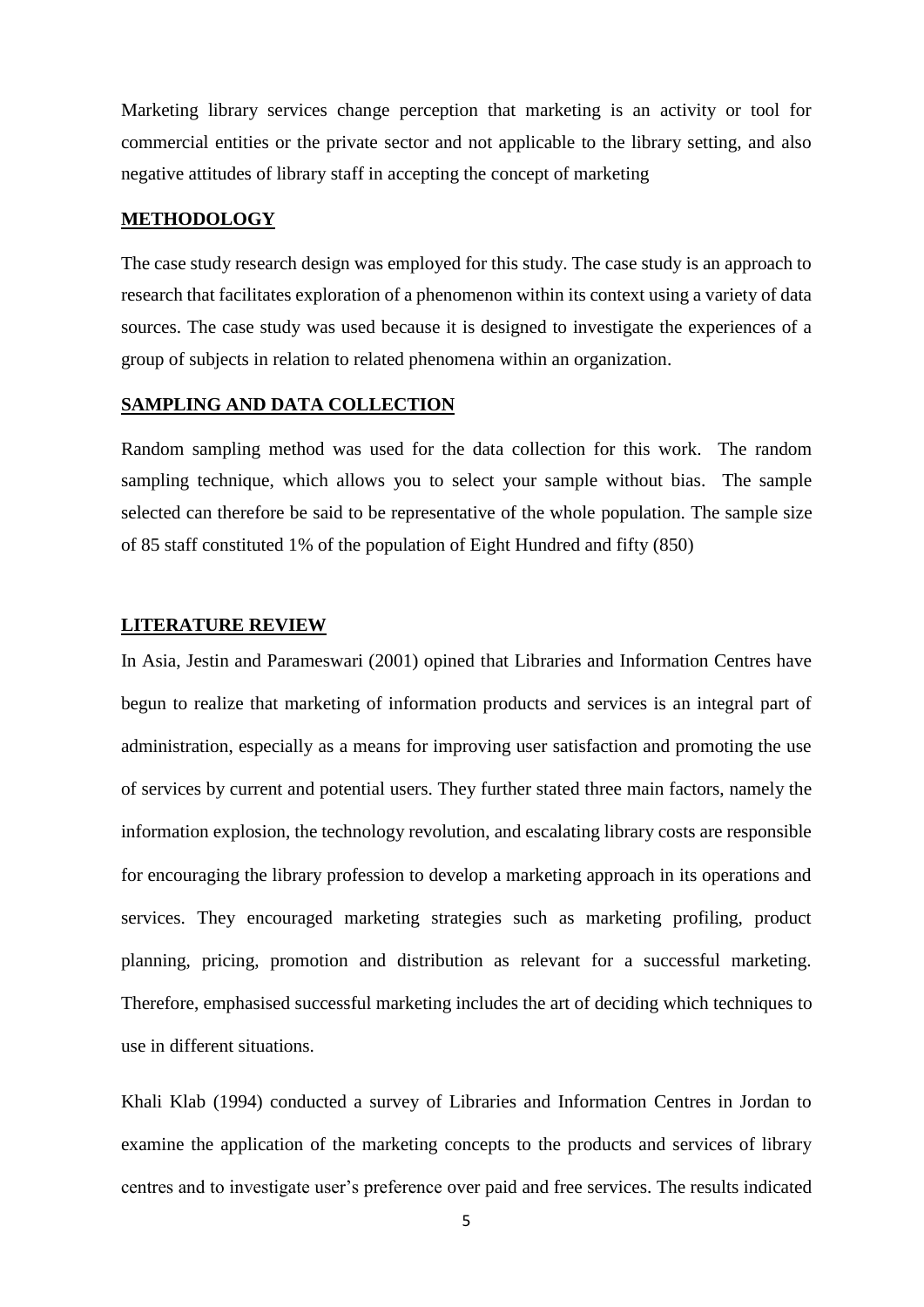that 60.7% of the respondents agree to pay fees for services and 55.7% for developing information products.

Ganguly and Kar (2002) conducted a case study of Tata Energy and Research Institute (TERI), New Delhi and stated that TERI's library experience of marketing was very encouraging. Its wide range of products and services were marketed and disseminated to the end user through an effective marketing strategy. Most of the services and products were priced- based.

In Africa, Busari, Ayankola & Lapido (2015), of Nigeria, critically shared the views that the adoption of marketing techniques is a necessity to enhance the efficiency and effectiveness of Academic Library services by offering products which would be wanted and valued by users so as to attract more and more users. With this, the public image of the Academic Library as an intellectual centre is likely to be boosted. All the attendant benefits of marketing in library operation especially on cost recovery and revenue generation for Academic Libraries are explored. Components of Marketing with relevant library products and services that can be marketed are elaborated.

Segun-Adenira, Olawoyin and Lawal-Solarin (2019) of Nigeria in their paper highlighted the importance of marketing as a core tool for achieving the overall objective/purpose of establishment of libraries which is to satisfy the varying information needs of its clienteles. The total enumeration sampling technique was adopted for collecting data from the two private university libraries (Covenant University Library and Redeemers' University Library).

The study revealed that a large population (78.2%) of librarians and library personnel carry out marketing of library services very often while the major strategies used for marketing these unique services were user orientation and display of new resources (61.8%) while the least used marketing strategy was the use of liaison librarians to the various departments and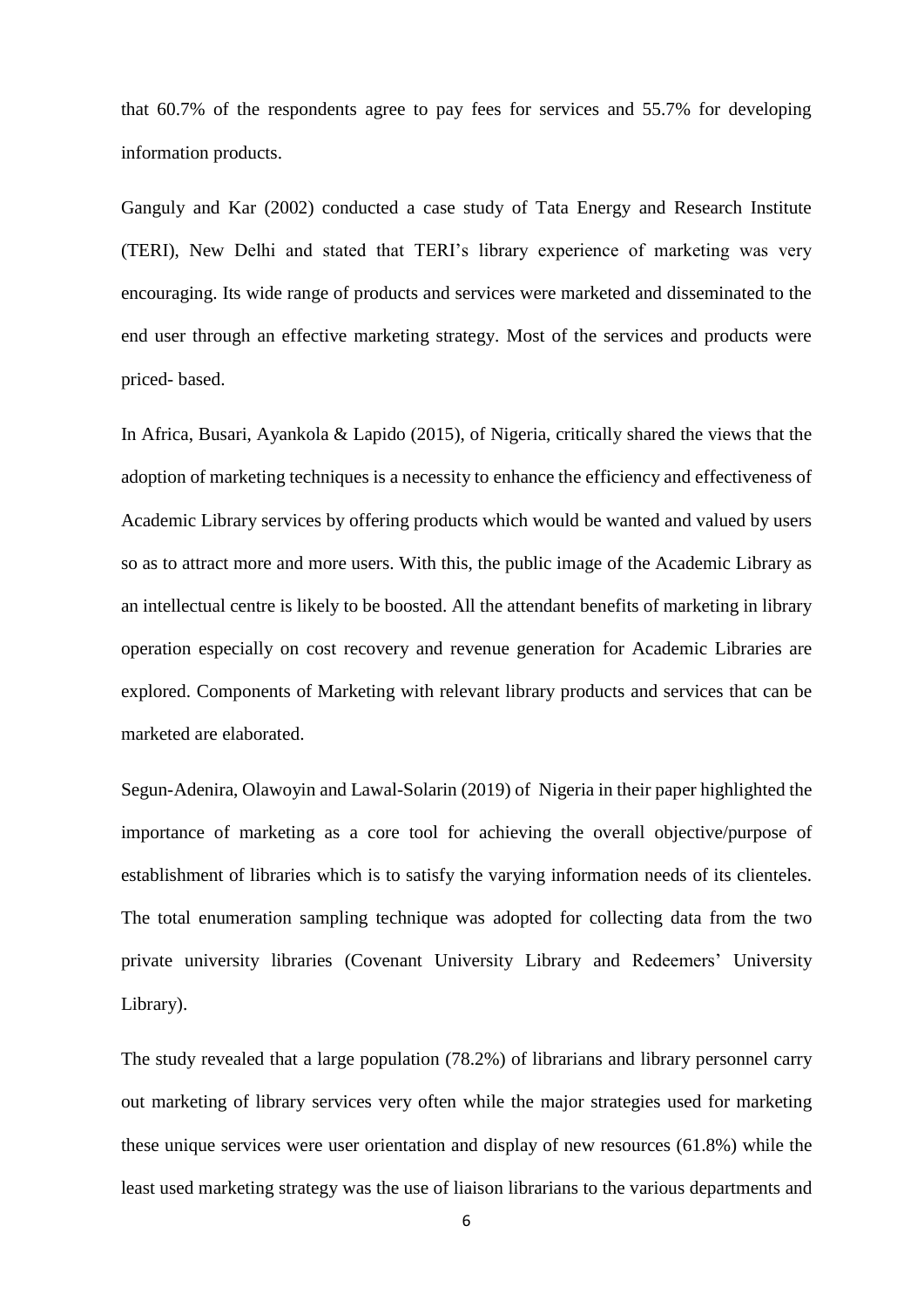colleges. The study however showed that the major challenges experienced during marketing of library services are lack of adequate funding and time constraint. The paper also elaborated some strategies applied in the process of marketing Library and information products and services and possible challenges that may be encountered in the process of marketing these products in Academic libraries in Nigeria. Some of the strategies include advertising of library services on the institution's (university) website, regular organisation of current awareness services, user orientation programmes.

Anafo (2004) in his study in Ghana opined that provision of efficient library and information services in the Institute of Chartered Accountants (ICA-Ghana) has been affected by some problems which included: lack of marketing strategies by staff, lack of information networking infrastructure and ability to convince management to support the idea. 84% of respondents indicated that they visit the library occasionally whilst 8% said they rarely visit the library. Members of the Institute seldom visit the library and that, they stop using the library as soon as they qualify as professional Accountants.

#### **THE NEED FOR MARKETING**

Library services have long been perceived as 'free'. However, in today's modern economy, nothing comes for free. Raina (1998) says, "The old age concept of certain social services like health, education, justice etc. being free has become irrelevant as the time goes by". This is true with library and information services also. The need for libraries to be self-sufficient has been a challenge to most libraries.

Libraries, especially special libraries are facing major problems, their funding are shrinking, and costs of resources like journals are increasing and reading habits among people are declining due to the availability of easy sources of information. Today, we live in an era of competition. Library's competitors include internet, television, FM radios, exhibitions and fairs, leisure services, computer games, sports events etc. The ability of libraries especially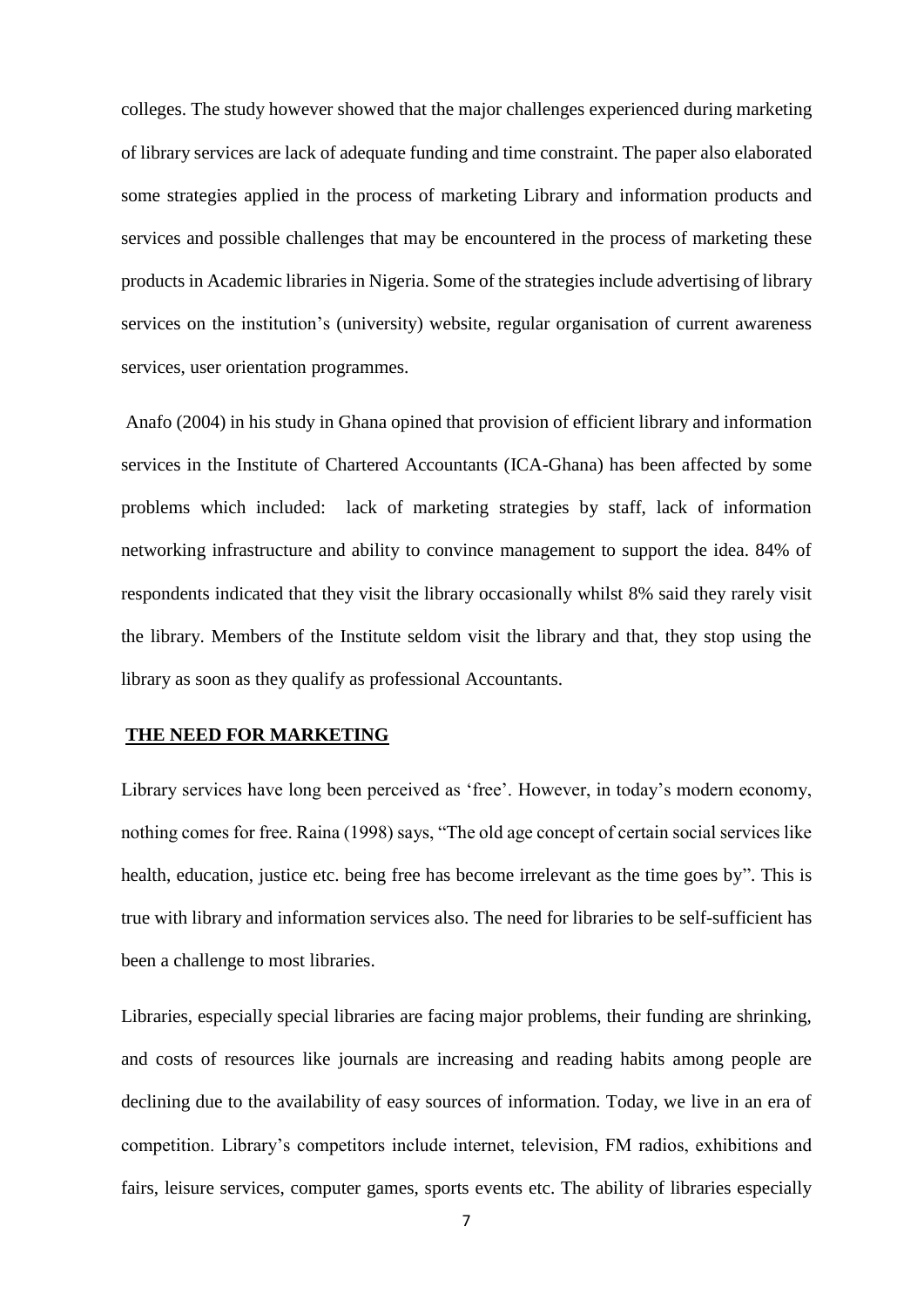special libraries to promote their services to make potential users aware of their product through marketing can mean success and extinction. (Kotler, 1997; Vaishnav, 1997).

Snoj and Petermanec (2001) gave the following reasons for the library to adopt marketing strategies.

- **i. To improve their organisation's status and image**: libraries need to market their services in order to improve the image of their organisation and increase their visibility (Kawatra, 2008; Taiwo, Ayandare & Olusola, 2015). There are competition among beneficiaries of donors. With information overload, it is therefore up the library to also market their services to prove themselves efficient and valuable to continue receiving support from donors and their organisations.
- **ii. Libraries engage in marketing to develop new services/ change existing ones to satisfy their user's needs**: Information centres identify their library clientele needs, provide or improve an existing service to satisfy their information needs. This can only be achieved by first identifying the information needs of users and providing services and resources geared towards achieving this aim. (Germano, 2010 ; Spalding and Wang, 2006)

Other important reasons for marketing information services include;

Information centres need to market their services in order to ensure client satisfaction. It is essential in library management since it enhances the use of library materials and services by both present and future patrons.

Again, to create a better image in the minds of users. The wrong perception of the passive and lackadaisical attitude of librarians can be changed through vigorous marketing practices and services to users. As a result, librarians must equip themselves to provide adequate marketing services.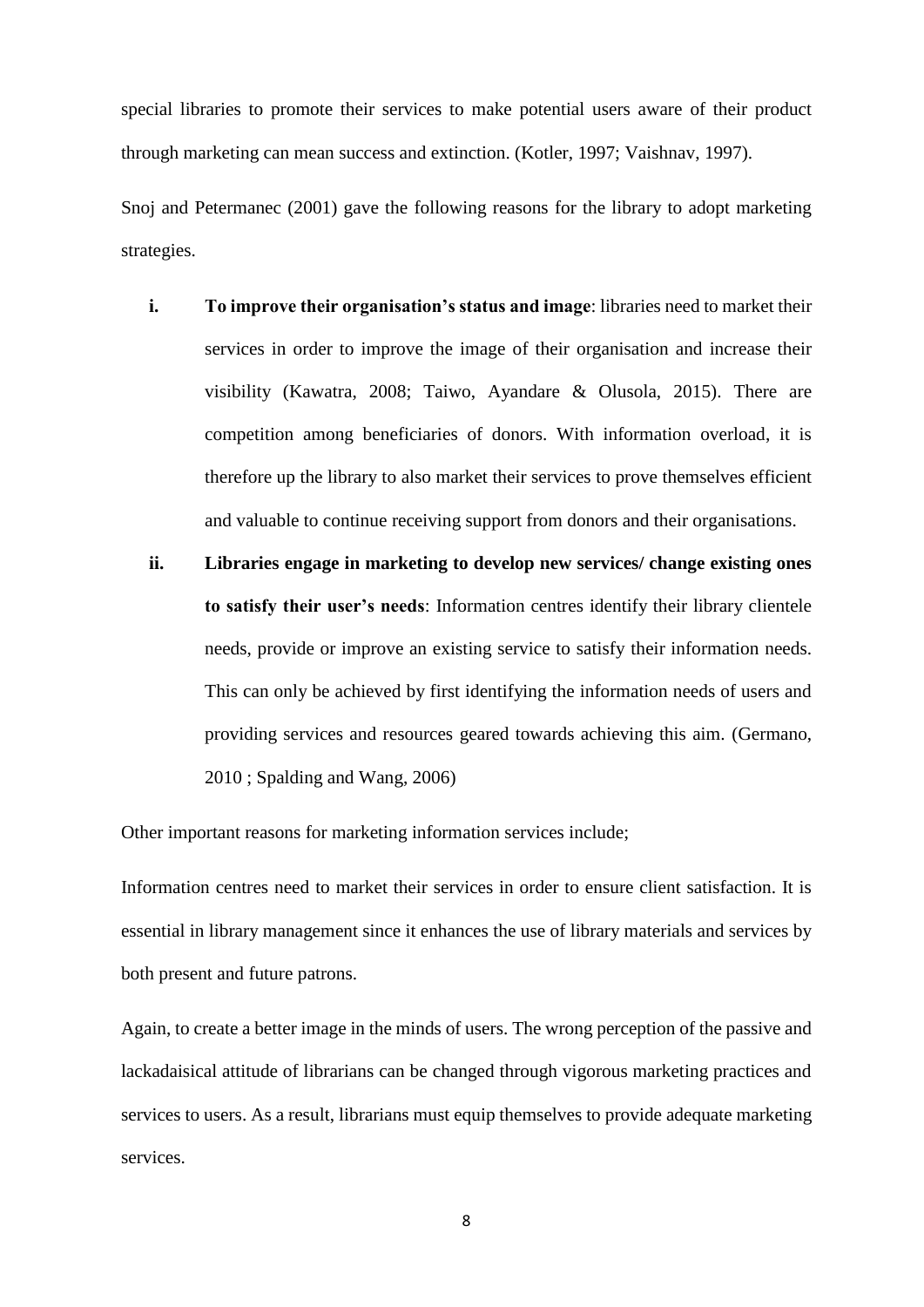Also, marketing enhances the visibility of librarians in an Institution. Employers or people who are mandated to employ librarians have little or no knowledge of the profession hence are not aware of the value of libraries and librarians. Librarians therefore must be active in marketing their services in order to attract prospective patrons and win the hearts of employers in the organisation.

According to Mitra and Zahra (2019), creating a true picture of the role of the library and informing users about library services are among the most appropriate reasons for marketing library services in the media. For the library to express their relevance and maintain their users, adopting to marketing of their services through social media such as E-mails, Telegram, Facebook and WhatsApp is crucial.

There is a clear indication that, when libraries are marketed well, it results in increased library funds, increase in the patronage of library services, increase in user education and alter perception.

#### **SOME MARKETING CONCEPTS IN LIBRARIES**

Marketing mix according Kotler (1998), "it is the setup of controllable variables and their levels that an organisation or institution uses to influence the target market". The marketing mix propounded by Jerome E. McCarthy in the 1960s is a combination of four "Ps" which includes Promotion, Price, Products and place. The marketing mix has been applicable to products and the need for a more detailed concepts for services rather than products was necessary. This led to the development of 3 more "Ps" totalling the marketing concepts to 7. Jose and Bhat (2007) presents the 3ps as Process, People and Physical evidence. Institutions and Organisations practically use these concepts for the benefits of the growth of the organisation. In libraries and other information centres, these marketing concepts can be of great benefit for the patronage of their services.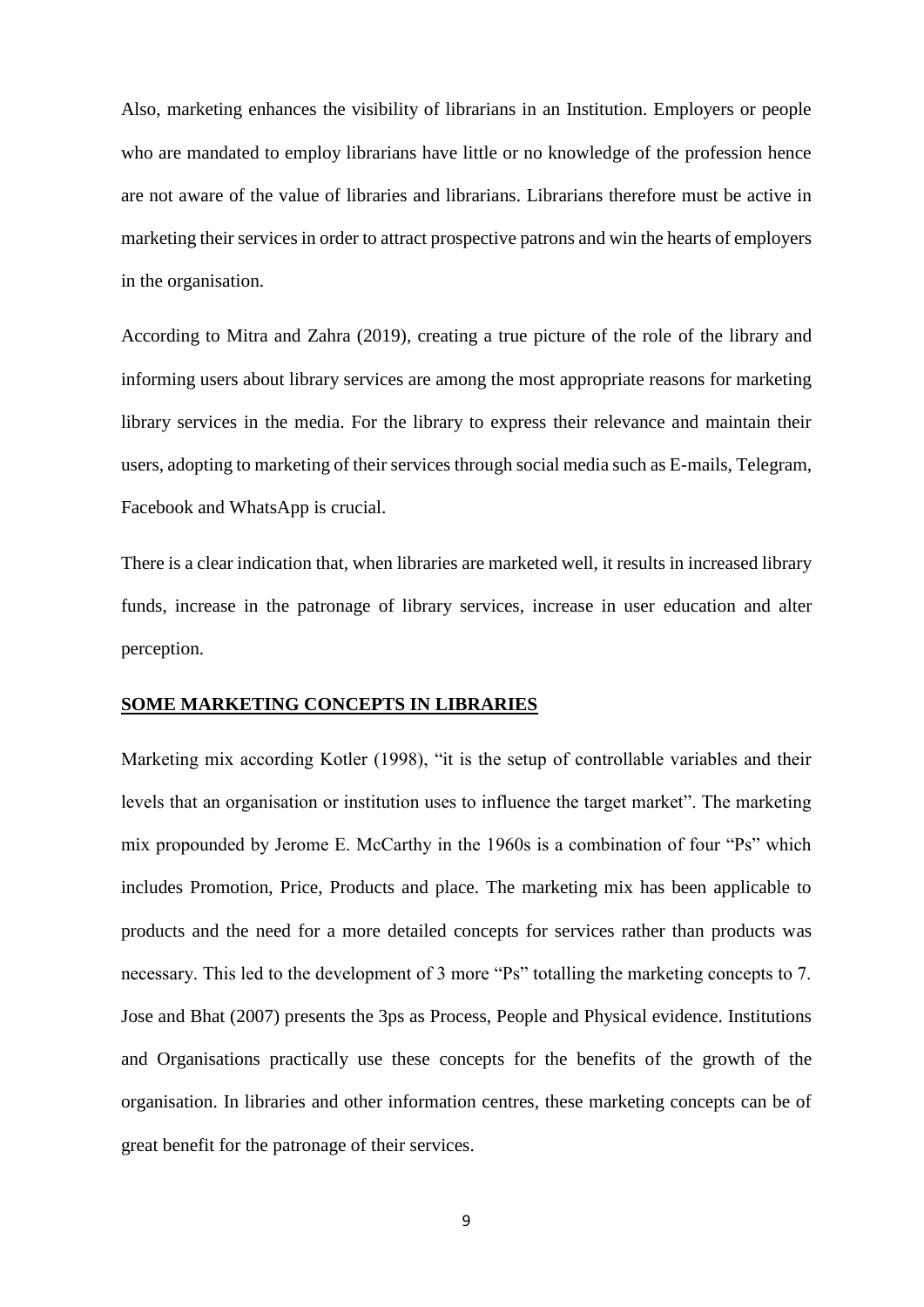The main variables of the marketing mix include: Product, People, Process, Price, place, promotion and Physical evidence.

## **1. PRODUCT**

Product is the item that is built to satisfy the needs of library users or clientele. In special libraries, users' needs differ from all the other types of libraries. Users of special libraries have special or peculiar information needs. For instance, the Korle-Bu Teaching Hospital Training College library is a special library because it exist to provide the information needs of doctors and nurses, hence health information on children, adults and the aged will be relevant for Doctors and Nurses and hence their collections will be health materials. The Supreme Court of Ghana exist to provide useful information to Judges, Lawyers and Judiciary arm of Government. The products offered in special libraries are intangible and it's offered as service to users. In the marketing process, it is essential to pay attention to the type of product or service that is in demand in order to win the market. Generally, the marketer must do an extensive research on the life cycle of the product that they are creating in order not to engage in a useless venture. In special libraries, products are materials produced by libraries that satisfy the information needs of users. Materials/collections acquired that do not satisfy the interest/ needs of users may tend to be a useless venture, hence the need to consider the interest of users. For example, the Ghana Atomic Energy Commission library which is a special library provides relevant collections on the peaceful uses of nuclear sciences and technology for sustainable development. Other services include inter-library loan services, reference services, and user orientation services.

## **2. PRICE**

The price of the product is basically the amount that a customer pays for to enjoy a product or service. This is an important component of the marketing mix because it determines the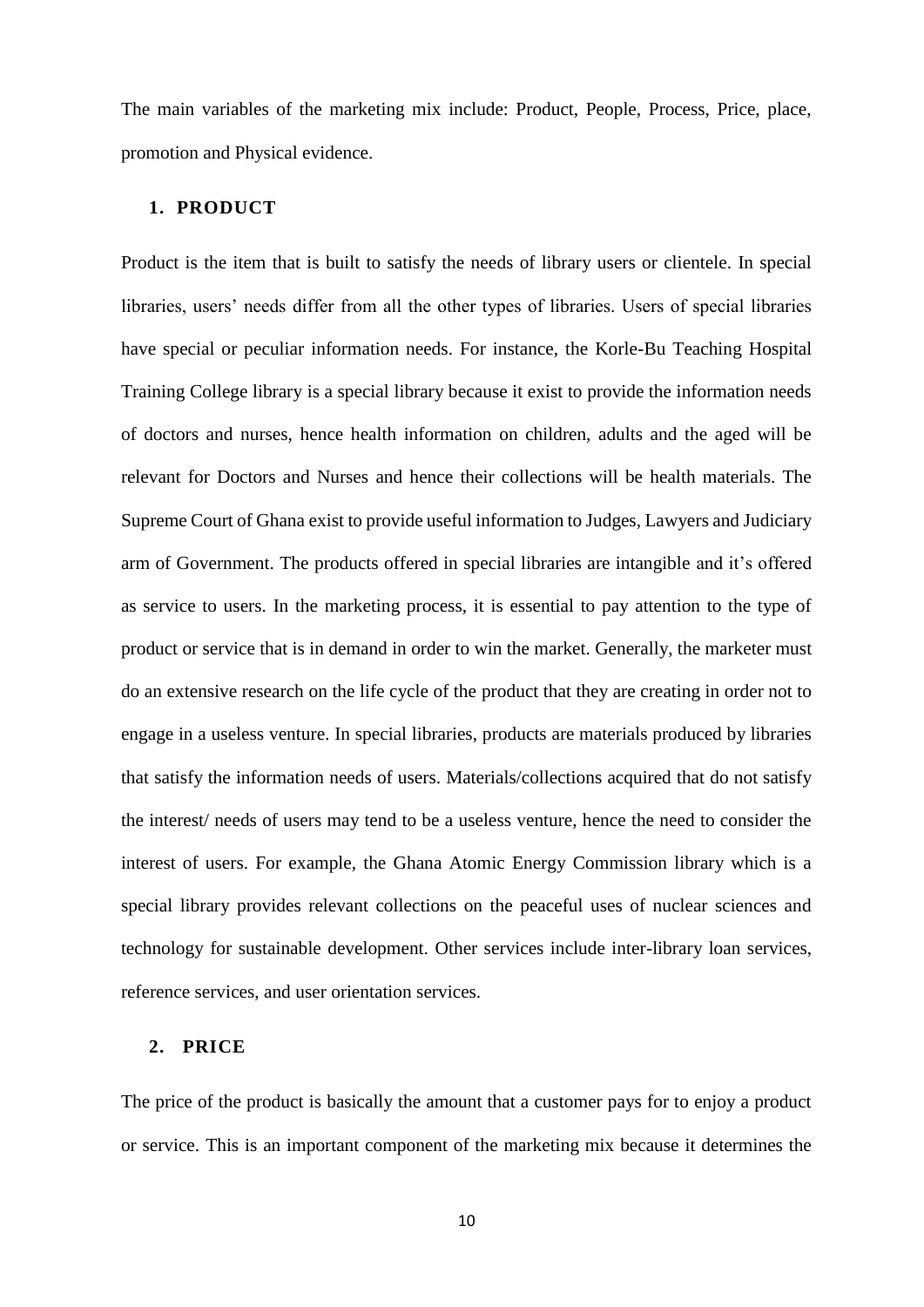organisation's success and failures. Pricing helps to shape the image of your product in the consumer's eyes as they like to compare prices with competitors and make a decision.

In the library setting specifically special libraries, the pricing refers to the cost of the use of the library, time and efforts the user spends travelling to access the library and to utilize the information needed. Prices may take the form of charges derived from photocopying services, borrowing and overdue fines, printing and scanning of documents.

#### **3. PROCESS**

Process means procedures, mechanisms and flow of activities by which a service is acquired. Process decisions radically affects how a service is delivered to customers. In library and information centres, advanced technology can be employed to ensure an effective way of offering services. The use of computers with its efficient software can make work highly efficient by providing accurate information at the right time and at the right place. High quality staff may be recruited to assist in the provision of better services. Staff should put up good attitude and qualities that would not put the image of the information centre at stake. Unprofessional attitude displayed by staff to the users would stop/ discourage the users from utilizing the information centre.

### **4. PEOPLE**

The library's staff are important in marketing special library services because they portray the image of the library. Special library services are crucial to every organisation and must therefore be properly managed. Staff must be approachable and highly professional in delivering their services to users in order not to create any discomfort to users. Any hostile attitude put up against users will go a long way to intimidate users and scare them away, hence creating a negative image about the library in the minds of users. It is of great importance therefore, to employ professionals in the library to enhance the efficiency in the provision of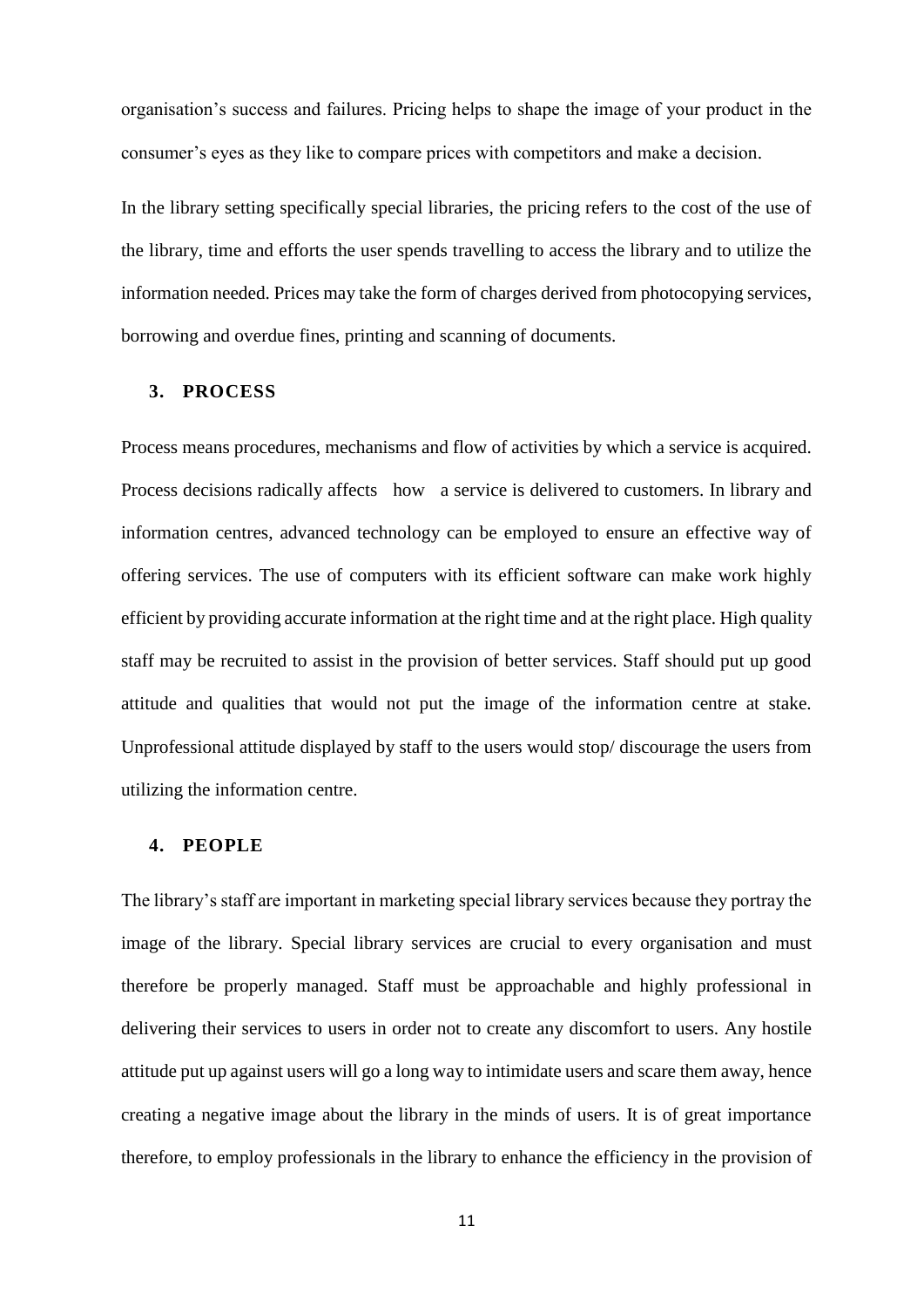information to users. Staff who are well equipped most times assist users in locating the relevant information at the right time at the right place without wasting the time of the user.

## **5. PROMOTION**

Traditionally, libraries promotes its services through the display of new books, posters, exhibitions, bulletins, user orientation program, brochures to target groups, publicity and contact programs and library outreach programs (Kaur and Rani, 2008; Bhatt and Gupta, 2018). Promotion is a very important component of marketing as it can boost brand recognition and patronage of services. Promotion comprises various elements such as sales organization, public relations, advertising and sales promotion.

Advertising typically covers communication methods that are paid for like television advertisements, radio commercials, print media, and internet advertisements. In this technological advanced world, promotion of special library services can be done on the internet probably through the website of the library and the Organisation/Institution as a whole, the use of social media such as Facebook, Twitter, E-mails, WhatsApp and others. It also involves effective communication with staff or patrons so that they can appreciate the available products or services and be able to share/ utilize them for their maximum benefit. It may be in the form of speeches, seminars, annual reports, charitable donations, publications, lobbying company/ organization magazine and events.

## **6. PLACE**

Place refers to activities that make the product available to target consumers. It is about how and where services are provided to satisfy the needs of Users. In Special libraries, services such as mobile library services, reference services and borrowing and lending services are provided for the users. Services provided should not always be in the physical premises of the library but services can be offered in a virtual mode and electronic information resources.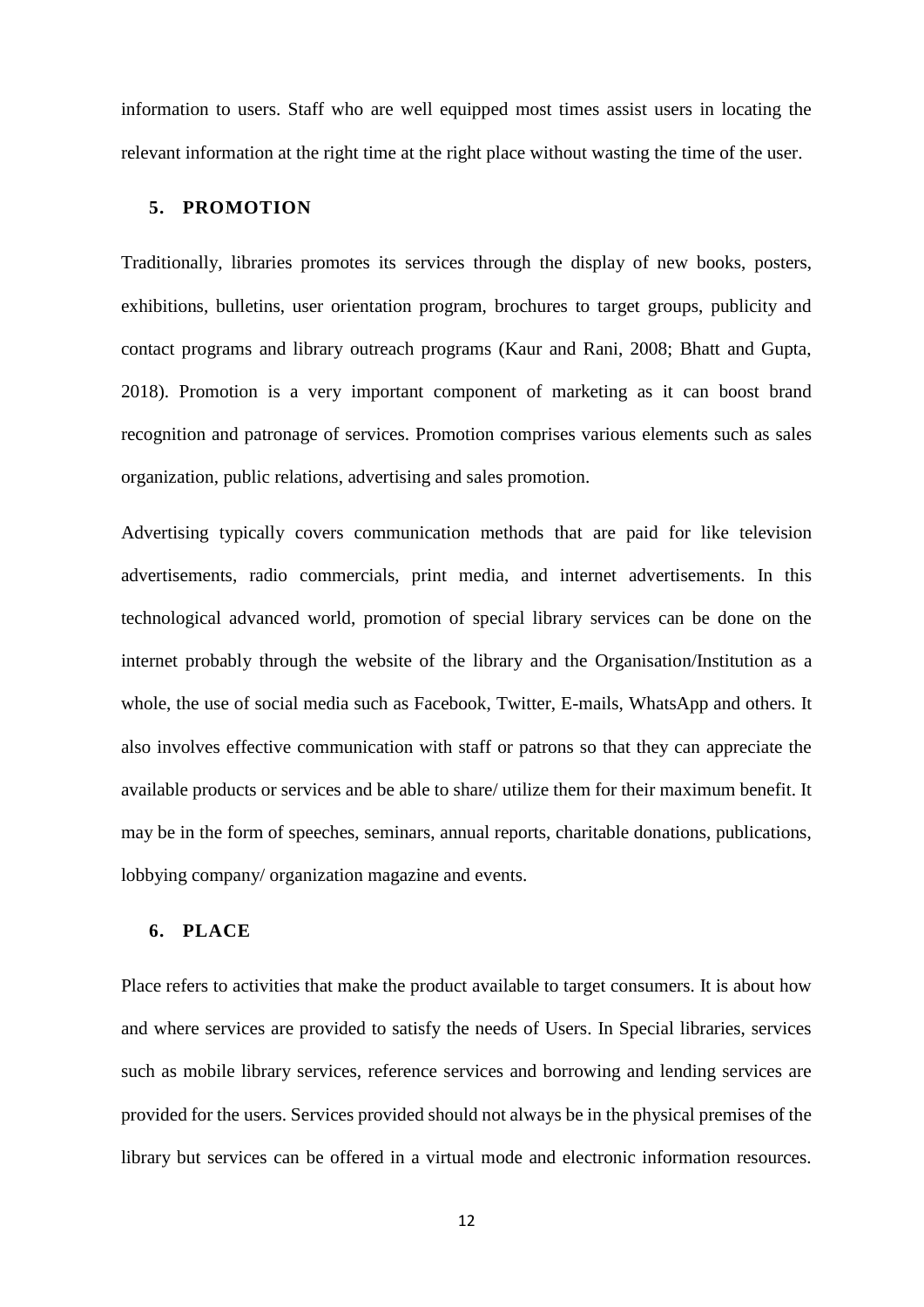Information centres can also decide to establish other branches and electronic services or personal assistance to users to create convenience in the use of library services.

## **7. PHYSICAL EVIDENCE**

Physical Evidence refers to the impressions created by the physical environment in which services are provided. This depends on the specific facilities/ virtual library environment characteristics. It includes the neatness of the environment and available quality facilities, building architecture, decoration, lighting, air conditioning, quietness, technological equipment/ accessibility, usability, operation, easy search and navigation performance.

The physical appearance and arrangement of materials have to be attractive and easy to identify and locate materials. The library building and its internal arrangement have to be user friendly and attractive. There should be clear and easy movements for patrons including designing special access paths for disabled patrons. There is a need for proper signage for library users which would serve as a directional aid to enable them identify various sections and divisions of the library.

With the advancement in Information Communication Technology (ICT), the concept of space is becoming irrelevant as patrons can stay away from the library and access all the information they need. Some information centres have interactive library portals which enable patrons to communicate directly with the librarian such as Ask-A-Librarian service, face-toface orientation, and E-mail service improves the overall reputation of the library and its personnel.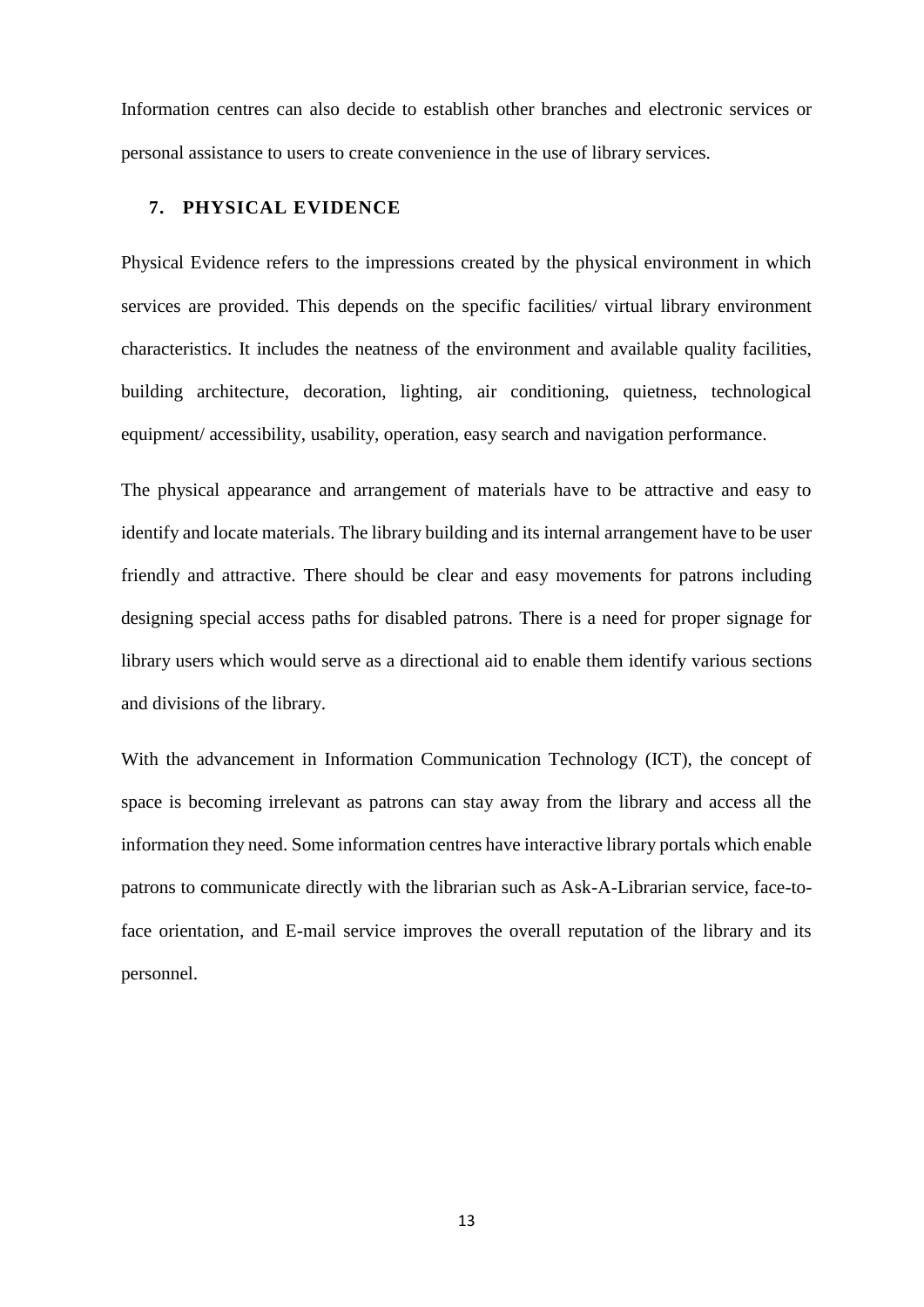## **DATA ANALYSIS**

## **GENDER**

| <b>GENDER</b> | <b>FREQUENCY</b> | <b>PERCENTAGE</b> |
|---------------|------------------|-------------------|
| <b>FEMALE</b> | 30               | 35%               |
| <b>MALE</b>   | 55               | 65%               |
| <b>TOTAL</b>  | 85               | 100%              |

Table.1.

The Researcher distributed 90 questionnaires and retrieved 85 responses representing 94%.

A total of 30 respondents representing 35% were Females and 55 were Males representing 65%.

## **POSITION**

| <b>POSITION</b>     | <b>QUALIFICATION</b> | <b>FREQUENCY</b> | <b>PERCENTAGE</b> |
|---------------------|----------------------|------------------|-------------------|
| <b>RESEARCH</b>     | Ph.D.                | 60               | 70%               |
| <b>SCIENTIST</b>    |                      |                  |                   |
| <b>TECHNOLOGIST</b> | B.A                  | 20               | 24%               |
| <b>TECHNICIAN</b>   | <b>HND</b>           | 5                | 6%                |

Table.2.

The majority of respondents were Research Scientists representing 70% of total respondents, 24% being Technologists and 6% were Technicians. Most Research Scientists were Ph.D holders, Technologists were Masters and Bachelor's Degree, Higher National Diploma (HND) were Technicians.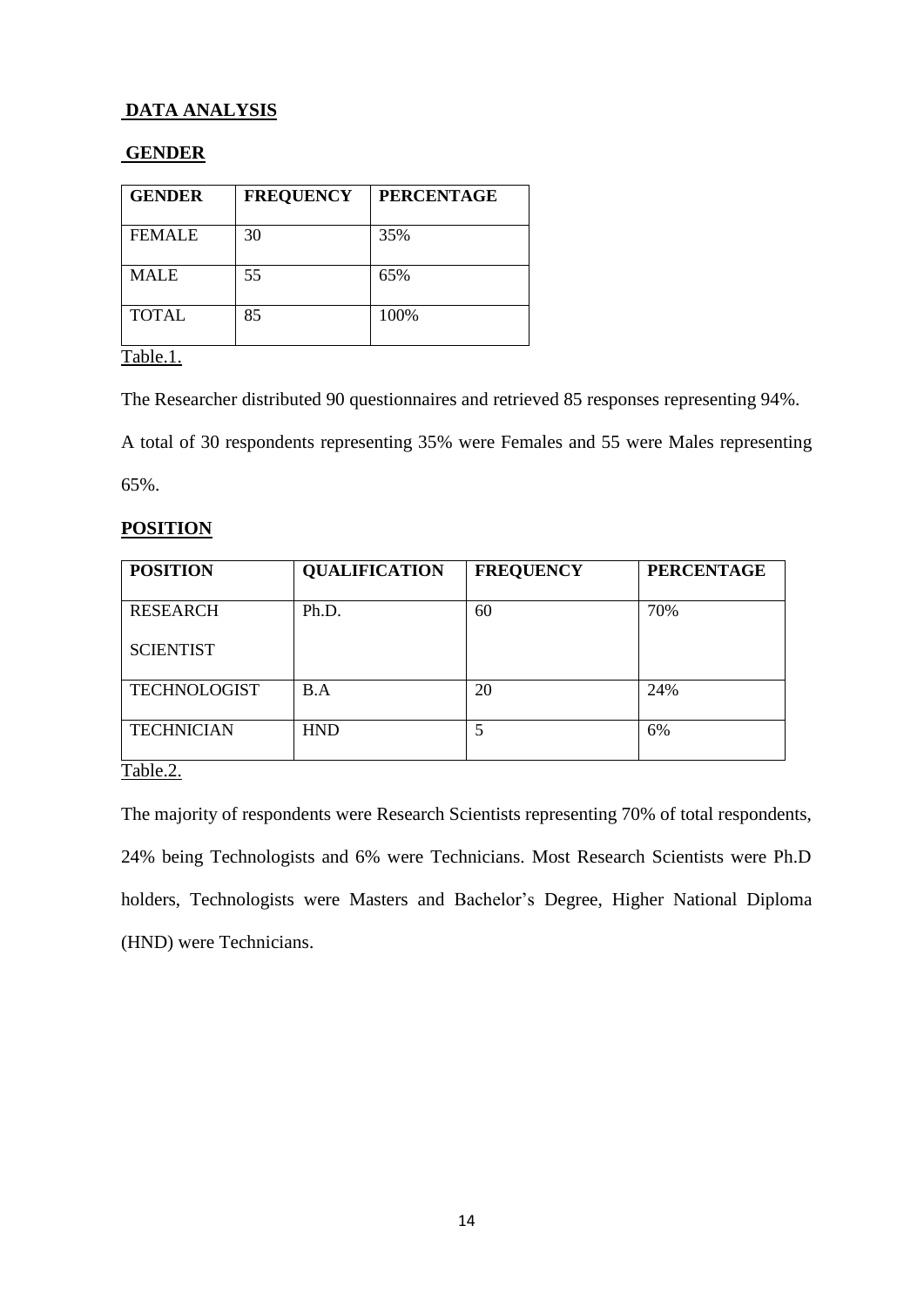## **AREA OF SPECIALISATION**

Among respondents were the Scientists with specialisation in Biotechnology comprising of 35%. 20 of respondents representing 24% had Radiation Technology skills, Crop Scientists were 25 representing 29% and Animal Scientists were 11%.

Table.3.

|                       | <b>FREQUENCY</b> | <b>PERCENTAGE</b> |
|-----------------------|------------------|-------------------|
| <b>SPECIALISATION</b> |                  |                   |
| <b>AREA</b>           |                  |                   |
| <b>BIOTECHNOLOGY</b>  | 30               | 35%               |
| <b>RADIATION</b>      | 20               | 24%               |
| <b>TECHNOLOGY</b>     |                  |                   |
| <b>CROP SCIENCE</b>   | 25               | 29%               |
| <b>ANIMAL SCIENCE</b> | 10               | 11%               |

## **ABILITY TO RETRIEVE MATERIALS OF RELEVANCE TO THEIR NEEDS.**

Users who patronage library's services expressed their opinion about their ability or unable to retrieve materials that were relevant to their information needs. 71% of respondents said they were unable to retrieve materials that met their needs with only 29% respondents saying they could find some materials they wanted.

Table.4.

|            | <b>ABILITY</b><br><b>TO</b> | <b>RETRIEVE</b> | <b>RELEVANCY OF MATERIALS</b> |            |  |
|------------|-----------------------------|-----------------|-------------------------------|------------|--|
|            | <b>MATERIALS.</b>           |                 |                               |            |  |
|            | <b>FREQUENCY</b>            | PERCENTAGE      | <b>FREQUENCY</b>              | PERCENTAGE |  |
| <b>YES</b> | 25                          | 29%             | 17                            | 20%        |  |
| NO.        | 60                          | 71%             | 68                            | 80%        |  |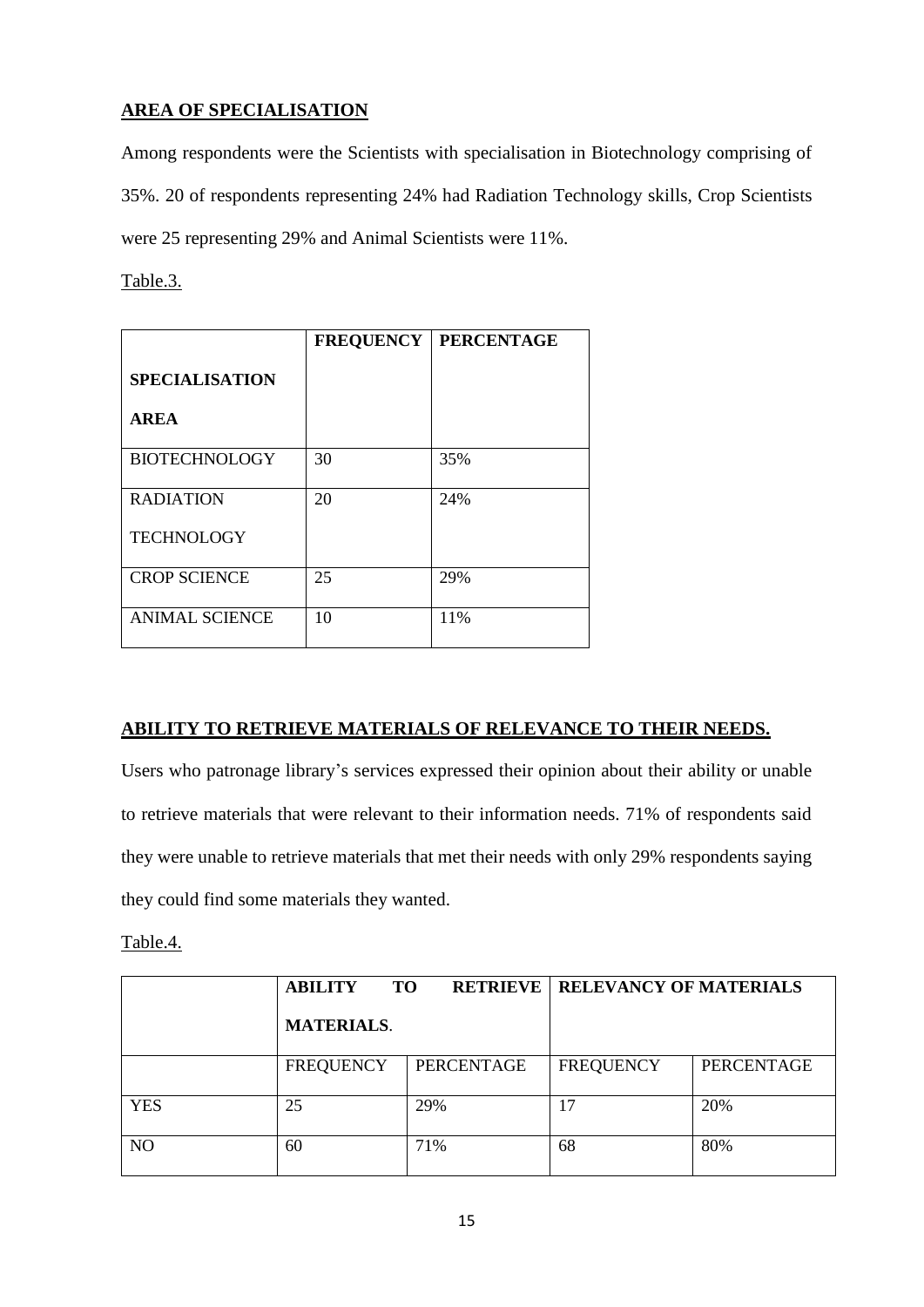## **CURRENCY OF LIBRARY MATERIALS**

Table.5.

| <b>CURRENCY</b>               | <b>FREQUENCY</b> | <b>PERCENTAGE</b> |  |  |
|-------------------------------|------------------|-------------------|--|--|
| <b>BOOKS</b>                  | 10               | 12%               |  |  |
| <b>NEWSPAPERS</b>             | 30               | 35%               |  |  |
| <b>JOURNALS &amp; SERIALS</b> | 45               | 53%               |  |  |

12 % of respondents found books which were current when they came to the library. 35% were of the view that they found Newspapers only to be current and 53 responded Journals and Serials to be most recent.

## **FAMILIARITY AND USAGE OF FREE DATABASES**

## Table.6.

| DATA-         | <b>FREQUENCY OF USAGE</b> |       |          | <b>AWARENESS &amp; FAMILIARITY</b> |       |                   |
|---------------|---------------------------|-------|----------|------------------------------------|-------|-------------------|
| <b>BASE</b>   |                           |       |          |                                    |       |                   |
|               | <b>USAGE(WEEK)</b>        | FREQ. | PERCENT. | AWARE                              | FREQ. | <b>PERCENTAGE</b> |
| <b>INIS</b>   | Less than twice           | 50    | 59%      | <b>YES</b>                         | 47    | 55%               |
|               | More than twice           | 35    | 41%      | N <sub>O</sub>                     | 36    | 44%               |
| Research4     | Less than twice           | 60    | 71%      | <b>YES</b>                         | 50    | 59%               |
| Life Database | More than twice           | 25    | 29%      | NO                                 | 35    | 41%               |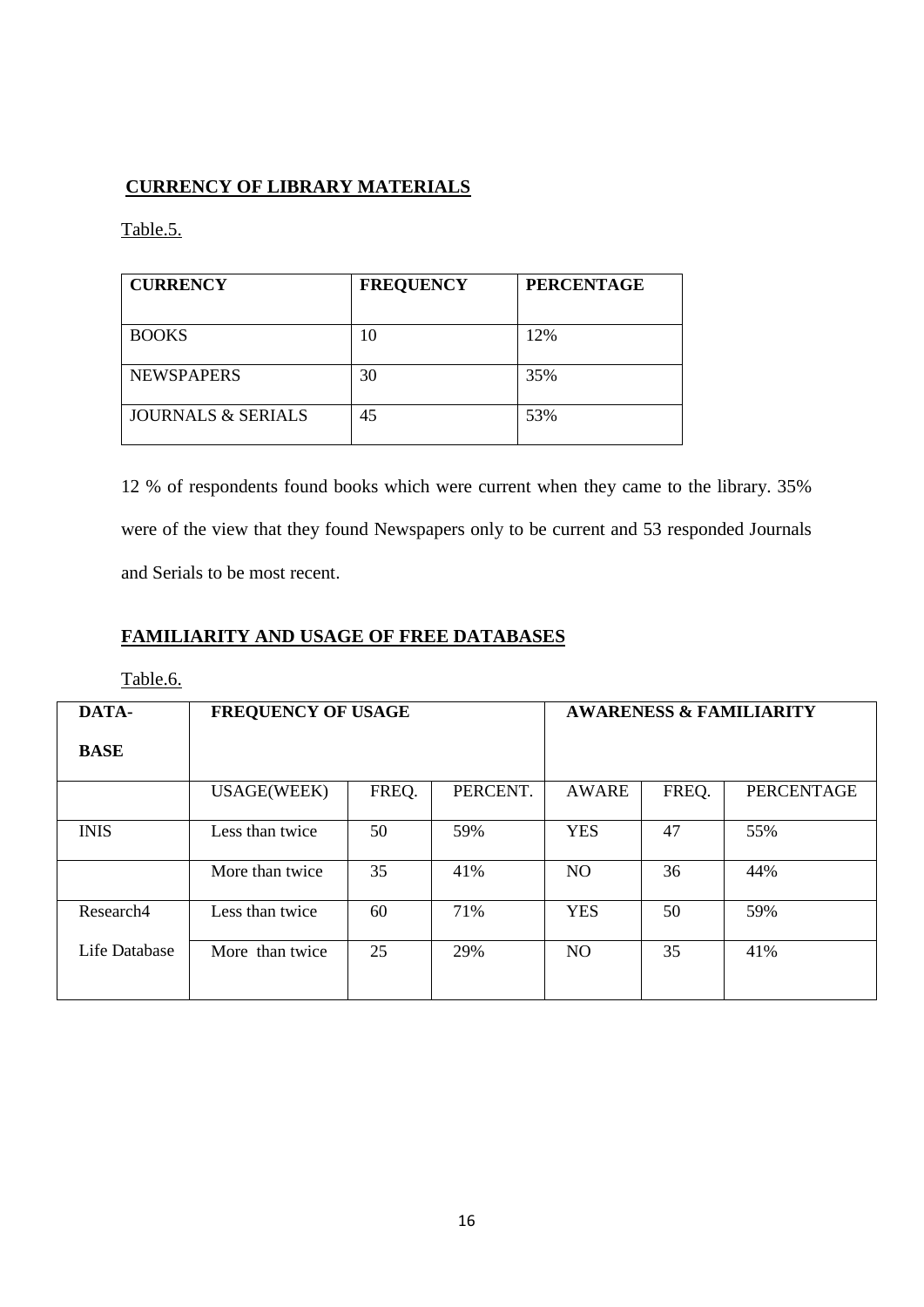International Nuclear Information System (INIS) is an information reference source for all information related to the Nuclear Sciences and Technology (INIS website). This is done by collecting information from its member states and co-operating international organisations and hosted by the IAEA. It can be accessed freely by member States. From the research, 55% and 59% said they were familiar and used the database less than twice a week respectively. Only 41% used it more than twice in a week with 44% not familiar and didn't use it at all.

Research4Life provides institutions in low-and middle-income countries with online access to academic and professional peer-reviewed content. The aim is to improve teaching, research and policymaking in health, agriculture, the environment and other life, physical and social sciences [\(www.research4life.org\)](http://www.research4life.org/). There are five [programs](https://www.research4life.org/about/programs/) through which users can access content: Research for Health (HINARI), Research in Agriculture (AGORA), Research in the Environment (OARE), Research for Development and Innovation (ARDI) and Research for Global Justice (GOALI).

71% of respondents used the database less than twice a week with 59% showing awareness and familiarity. 29% agreed using it more than twice in a week and 41% not aware and familiar, hence they were not using it.

#### **SUMMARY, RECOMMENDATION & CONCLUSION**

i. The GAEC library should conduct a SWOT analysis which evaluates the organisation's overall Strengths, Weaknesses, Opportunities and Threats to enable them embark on an effective marketing strategy.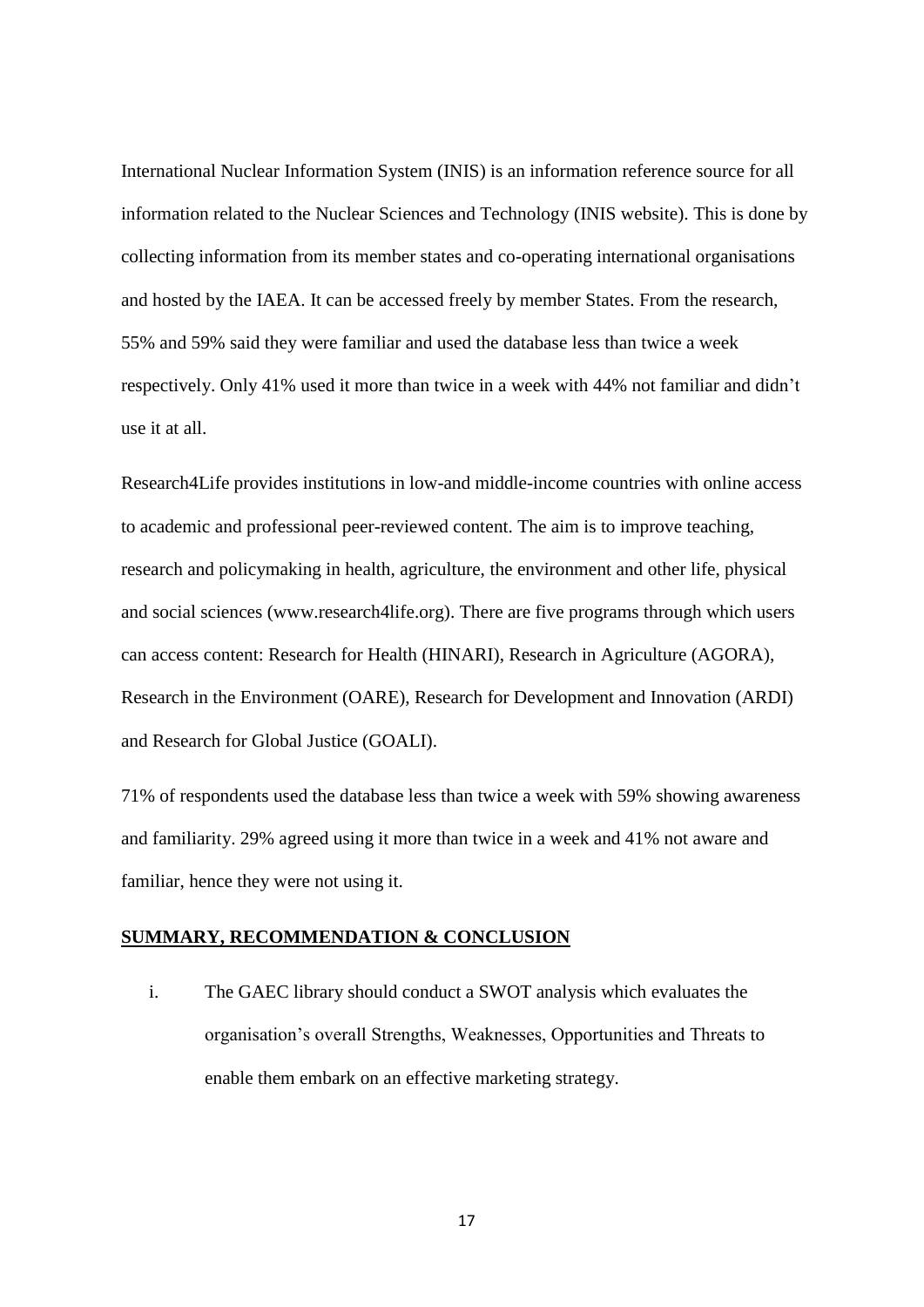- ii. Management should assist the library to acquire more current collections that will meet the needs of the research community by allocating budget every year to the library.
- iii. Librarians can engage the research community through surveys to determine their information needs and work towards providing such needs.
- iv. Lobbying for funds from management and labour associations for support in acquiring computers, scanners and other electronic resources will go a long way to uplift the image of the library and attract library users.
- v. Librarians can make available resources and services made known to the research community through continuous orientation and training seminars to staff. No cost strategies such as relationship marketing, word of mouth marketing and social media can be used to market library resources.

# **SOME GENERAL MARKETING STRATEGIES THAT CAN BE USED BY SPECIAL LIBRARIES.**

## **i. RELATIONSHIP MARKETING**

Schmidt (2007, p. 1) argued that "Relationship marketing, in particular, reflecting the mutual interests of the libraries and the clients they serve is being seen as a concept for libraries to embrace". Besant and Sharp (2000) recommended that traditional marketing methods should be abandoned and that relationship marketing should be used instead, as a concept concentrated on a more trustful and long term relationship between libraries and their users. Broady-Preston et al. (2006, p. 442) analysed the results of two surveys that had been conducted at the University of Malta Library in 2003-2004 and at the University of Coventry Library in 2005-2006, to explore the relationships between library staff and users, where a customer relationship management (CRM) framework had been implemented. The aim of using CRM was "to maintain quality and to demonstrate worth". Moreover, they noted that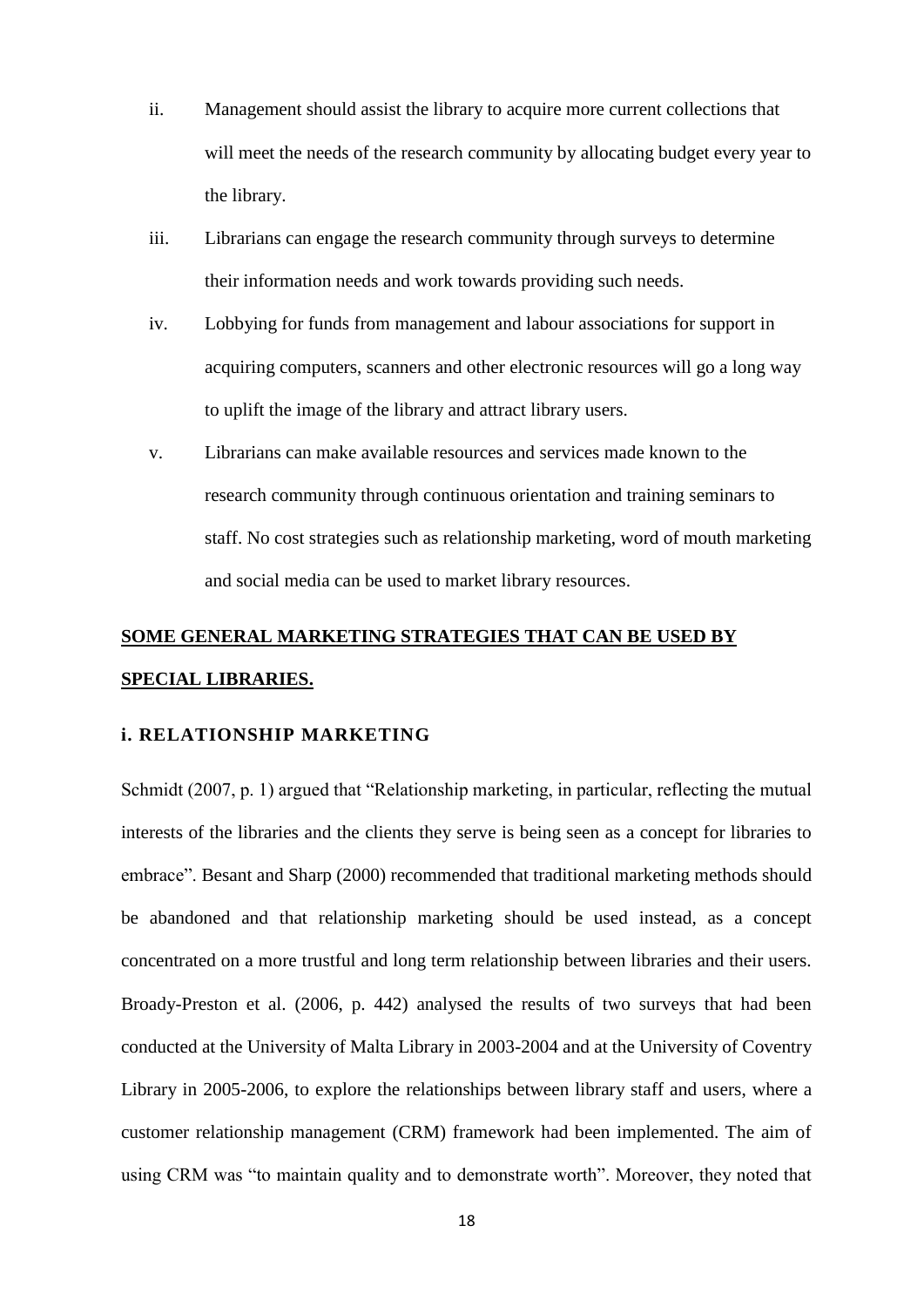"librarians need to embrace positively the challenges of creating and sustaining relationships based on an active partnership with their customers". In addition, Rowley (2003, p. 16) agreed that "if organisations do not create and hold customers, clients, users, or members, they undermine the reason for their existence".

#### **ii. WORD OF MOUTH MARKETING**

Word of mouth marketing is also considered as a powerful tool which depends on the Sharing of real, honest and genuine opinions about something between people that know each other (Balabanidou et al., 2009, p. 60). Orava (1997, p. 1) pointed that it is inexpensive, easy to use and "takes care of the marketing to a great extent". Alire (2007), more recently, provided a remarkable example of an effective word of mouth marketing technique application at the University of New Mexico University Libraries. She reported that its use changed very quickly their information and research services excellence reputation, as well as their collection excellence within the community. However, as Schmidt (2006, pp. 8-9) noted Librarians have to be extremely cautious as long as "word of mouth is just as effective for spreading the word about good service as it is for bad". She also mentioned that "good service frequently goes unremarked".

## **iii. PROMOTION**

Forty (1990) states, "Promotion is how we go about informing and educating users about the library. It is what we do to remind users that library services are there. It is all the methods we use to persuade non-users to use library. It is how we inform our regular users where and when services are available". According to Edinger (1980), promotion has been considered the most important element in the marketing mix, because it increases both library visibility within the organization and management commitment to library resources. Lim-Ng (1985) argues that it is of no use to develop superior user-oriented information services, if users are not made aware of their availability. We need to encourage the users to think more positively of the nature of information and its importance to their work and to view the library as an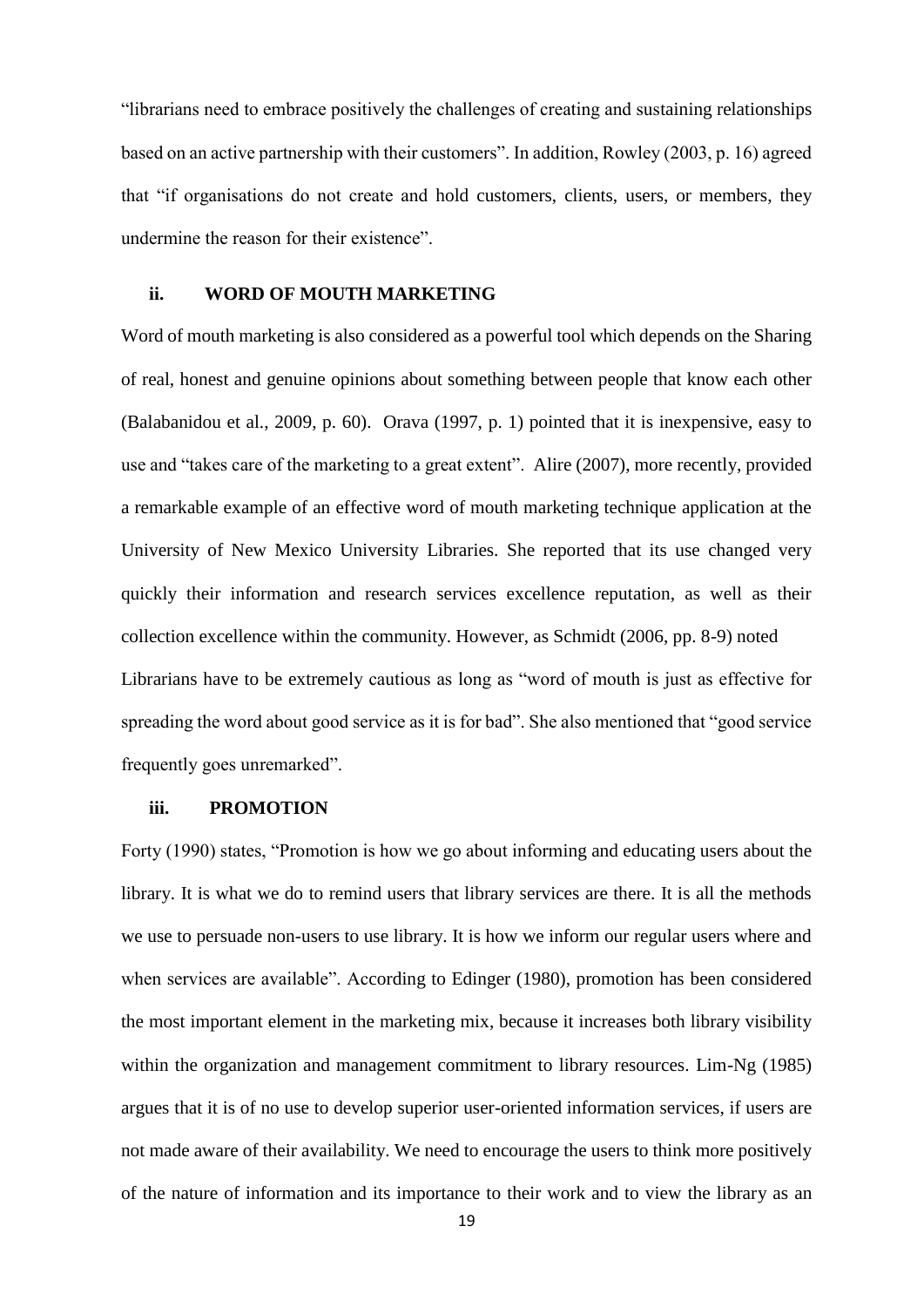indispensable service department, which is an asset to the organization. In the information profession, promotion entails the publicity, advertising and public relation. Tools such as posters, newsletters, flyers, exhibitions and announcement on press and local media are useful for promotion.

#### **iv. ADVERTISING**

According to Edinger (1980), "Advertising refers to the effort to stimulate demand for a product or service by conveying significant information to the community through various means". Advertising can also be defined as any paid form of non-personal promotion. It reaches communities and individuals beyond those with whom the organization already has a relationship where there are other factors which make a direct contact difficult or expensive (Coote and Batchelor, 2018). Coote and Batchelor (1997) states that the purpose of an advertisement is to persuade people to act, by contacting you to talk about how you can help them. If an advertising campaign is carefully planned, targeted, designed, carried out over the right time span and properly resourced, it can, for example: create awareness of the LICs (Library and Information Centre) name, its offerings and expertise; help to cement the LIS's (Library and Information Services) place in its intended market place; offer a relatively inexpensive way of reaching lots of customers; and act as a reminder that the LIS exists. According to Dalton (1989), "advertising, used advantageously, should create a favourable attitude and positive image towards the library and information profession. Two possible avenues of advertising which the librarian could exploit include direct mail advertising and yellow-pages directory".

### **v. SOCIAL NETWORKING**

With the advancement of technology, web2.0 technologies enables an interactive service to enhance communication between users and Information Professional. Web 2.0 fosters greater collaboration between library users and librarians. It is an internet version that allows users to interactively communicate with librarians simultaneously. Originally, data was posted on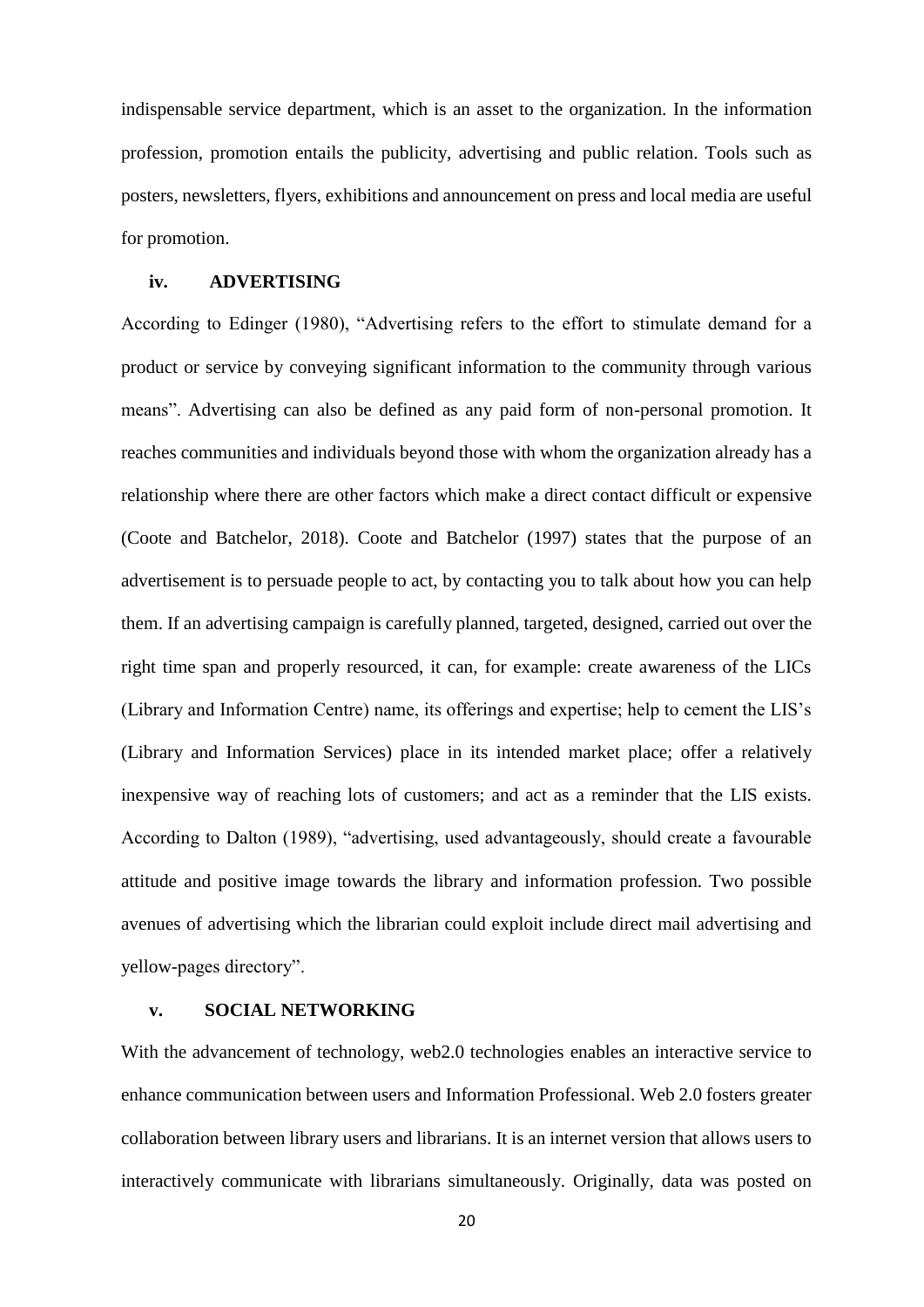websites and users simply viewed and downloaded the contents. Websites were static and did not allow interactive communication channels. With the current nature of web 2.0, it allows social networking, community based input, interaction, content sharing. Through web 2.0, social media networks such as Facebook, Twitter, Instagram, Wecha, Viber and video sharing site like YouTube etc. are easily accessible.

## **KNOWLEDGE REQUIREMENTS FOR LIBRARY PROFESSIONALS FOR MARKETING**

Library personnel require the following professional knowledge and skills for marketing information and library services

- Perception of user needs and ability to obtain feedback from users: the special librarian must have adequate knowledge of the needs of the users through the use of surveys or questionnaires and not just assume their needs. This will enable management to create services geared towards the interest of patrons.
- Technical knowledge, such as ability to use the Internet: a special librarian needs adequate skills in the use of the internet to enable help patron's research needs. Adequate knowledge of searching skills and strategies are necessary for effective and efficient searching.
- Knowledge of various marketing strategies for promoting information skills: adequate marketing skills and strategies are required for efficient and effective marketing of the library services. The use of promotion, advertising and public relations are required marketing strategies of the special librarian.

## **BARRIERS TO MARKETING OF LIBRARY AND INFORMATION SERVICES**

i. The relatively low level of knowledge and lack of agreement of user requirements, wants, and needs.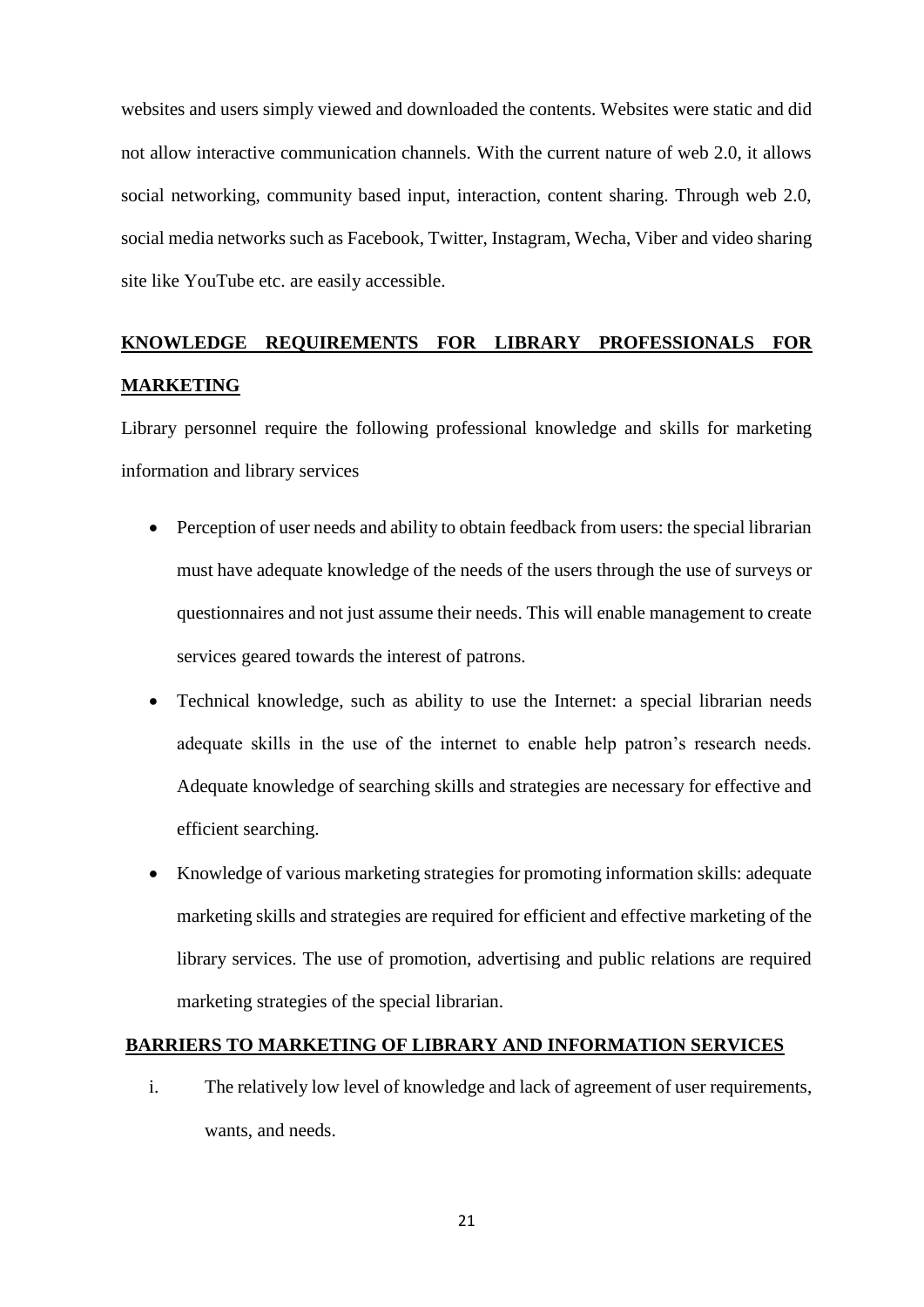- ii. The virtual impossibility of estimating the value contributed by information products and services to the efficiency and conduct of research and development and the advancement of scholarly pursuits
- iii. Lack of business expertise among Librarians and Information scientists.
- iv. Casual approach in supplying information to the potential users.
- v. Lack of perception of how much information services and products can contribute to boost research and development activity.

#### **CONCLUSION**

In conclusion, marketing of special library services and products in this information age is crucial for the survival of the library in the organisation. Therefore, training and retraining of Information Professionals in ICT for the identification, understanding, processing and dissemination of information to meet the needs of the library clientele is necessary. Management of organisations in which Special libraries are established must also support marketing orientation and initiatives of the library professional to uplift the image of the library. The use of social networking, promotion and advertisement are some strategies Special libraries can employ to enhance patronage of services.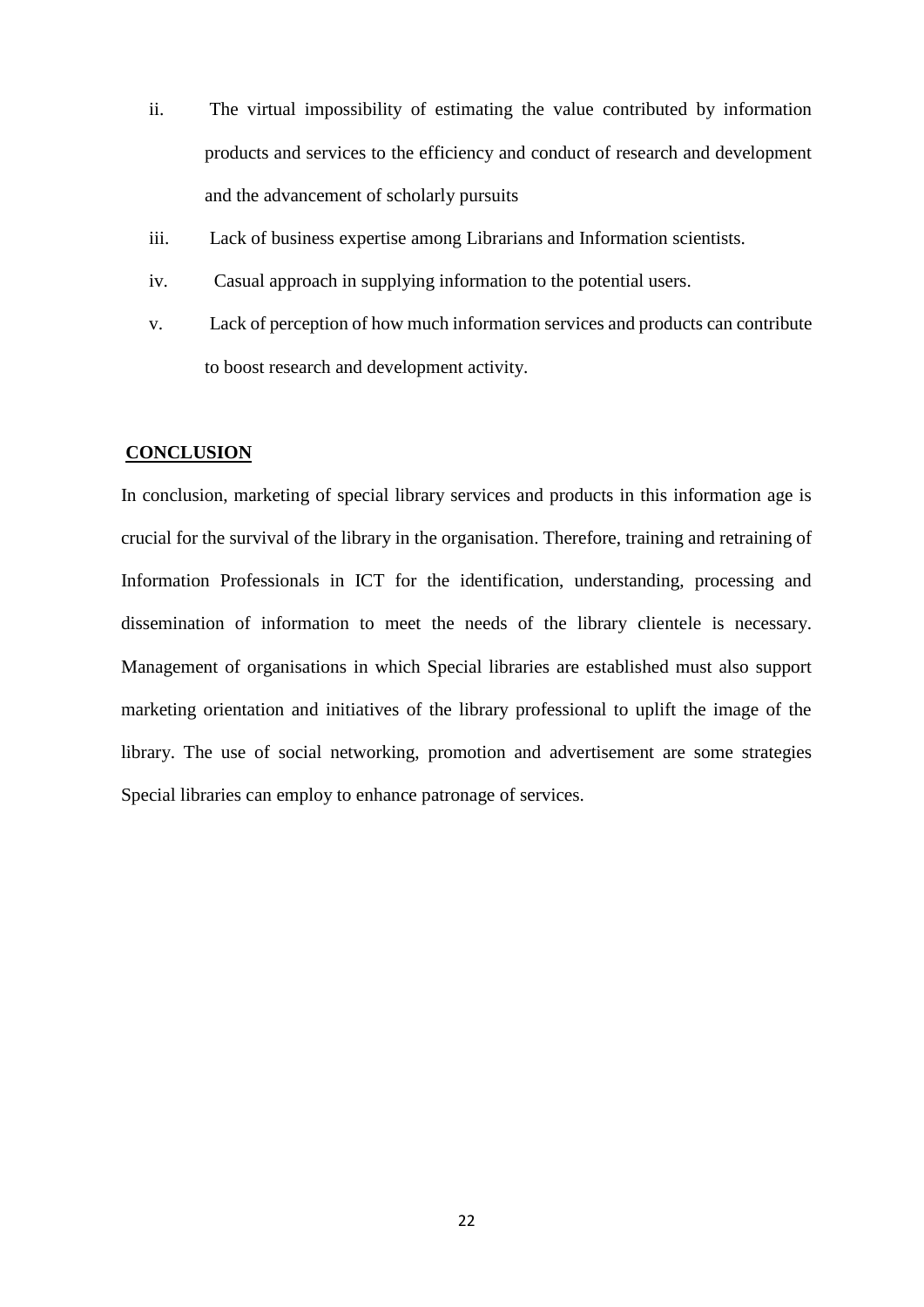## **REFERENCES**

- Alemna, A. A. (2001). The need for marketing and total quality management strategies in libraries in Ghana. *INSPEL* 35(4), 265-269.
- Alire, C. A. (2007). Word‐of‐mouth marketing: Abandoning the academic library ivory tower. *New Library World* 108(11): 545-551.
- Anafo, P. (2014). Marketing Strategies for Information Services: a Case Study of the Institute of Chartered Accountants (Ghana) Library and Information Services. *Library Philosophy and Practice (e-journal)*
- Balabanidou, K., Zafeiriou, G., Siatri, R., Garoufallou, E (2009**).** Marketing library and information services. Proceedings of the 2nd Biennial International Conference on Services Marketing in Thessaloniki, Greece, pp.4-6.
- Besant, L. X. and Sharp, D. (2000). Upsize This! Libraries Need Relationship. Marketing. *Information outlook, 4*(3): 17-18.
- Bhatt, R. K. & Gupta, D. (2018). Essentials of Marketing [Management](https://digitalcommons.unl.edu/cgi/viewcontent.cgi?article=5345&context=libphilprac) in LIS. *Library Philosophy and Practice (e-journal)*
- Busari, I. T., Ayankola, I. A. & Ladipo, S. O. (2015). Analytical approach to effective marketing of Library and Information products and services in Academic Libraries. *Journal of Library and Information Sciences,* 3(2), 133-145*.*
- Broady‐Preston, J., Felice, J. and Marshall, S. (2006). Building better customer relationships: case studies from Malta and the UK. *Library Management* 27(6), 430-445.
- Chandratre, S.V & Chandratre, M.S. (2015). Marketing of library and information services. *Journal of Commerce and Management Thought*, *6*(1), 162-175.
- Coote H & Batchelor (1997). How to market your library services effectively. Ed. 2. London: Aslib, pp.19.
- Dalton, G. M. E (1989). Marketing communication: a means to achieve a positive professional image. *South African Journal of Library & Information Science 57*(2): 184-190.
- Edinger, J. A (1980). Marketing library services: strategy for survival. *College & Research*
- Forty, L. M. (1990). Marketing library services. *Journal of the Hong Kong Library Association 14(1)*: 86-87.
- Ganguly. S. & Kar, D. C. (2002). Marketing--A critical policy for today's information Centre. *DESIDOC Journal of Library & Information Technology*, *22*(3).
- Hall: Pearson Education, Inc., pp. 10-25
- [Germano, M.A.](https://www.emerald.com/insight/search?q=Michael%20A.%20Germano) (2010). Narrative‐based library marketing: Selling your library's value during tough economic times. *[The Bottom Line](https://www.emerald.com/insight/publication/issn/0888-045X)* 23 (1): 5-17.
- Jose, A. & Bhat, I. (2007). Marketing of library and information services: a strategic perspective. *Journal of Business perspectives* 11(2): 23-28.
- Joseph Jestin, K.J. & Parameswari, B. (2002). Marketing of Information Products and Services for Libraries in India*. Library Philosophy and Practice* 5(1).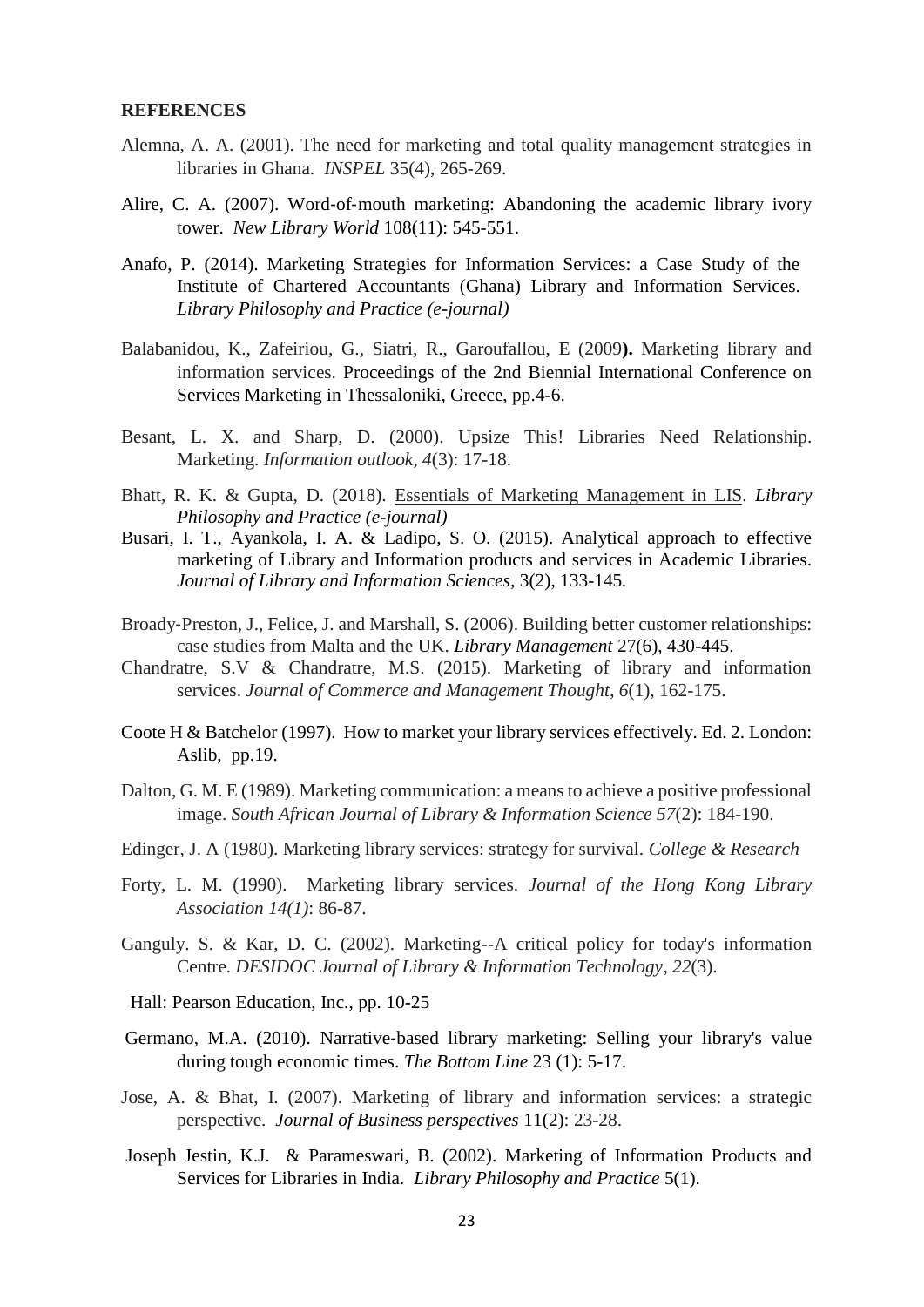- Kaur, A. & Rani, S. (2008). Marketing of information services and products in university libraries of Punjab and Chandigarh (India). *Library Management* 29(6/7): 5 15-537
- Kavulya, J. M. (2004). Marketing of library services: A case study of selected university libraries in Kenya. *Library Management* 25(3): 118- 126
- Khali Klab, F. J. A (1994). *Marketing of information products and services by libraries and information centres in Jorden* (Doctoral dissertation, Ph.D. Theses. Jiwaji University Gwalior).
- Kotler, P. & Armstrong G (2012) *Principles of Marketing (15th Ed.).* New Jersey: Prentice
- Kotler, P. (1997a). Marketing management: Analysis, planning, implementation and control.
- Kotler, P. (1997b). *Marketing Management (9th Ed.)* New Delhi: Pearson Education
- Kotler, P., Makens, J. & Bowens, J. (1996). Marketing for Hospitality and Tourism. New Jersey: Prentice Hall. *Libraries 41*(4): 328-332.
- Kawatra, P. S. (2008). Textbook of Information Science. New Delhi: A.P.H
- Lamptey, W.O (2016*). Marketing library services in selected private universities in Ghana.*  . (Unpublished M.Phil. thesis). University of Ghana, Legon.
- Marketing works inc. (n.d.). Library marketing. Five tools that work. Retrieved from <http://www.marketingworks.com/library-marketing-five-tools-that-work>
- Orava, H. (2000). Marketing is an attitude of mind. Libraries and Information for Human Development, Proceedings of the 63rd IFLA General Conference in Copenhagen, Denmark, 31 August-5 September, IFLANET, available at: http://archive.ifla.org/IV/ifla63/63orah. htm *IFLA PUBLICATIONS*, *89,* pp.84-89. (accessed 20 December, 2017)
- Pandey, S. (2016). Marketing of Information Products and Services in Library and Information Centers. *Library Waves-A Biannual Peer Reviewed Journal*, *2*(1), 60-67.
- International Atomic Energy Agency (2020). *International Nuclear Information System*.

Retrieved from www.inis.iaea.org

- Raina, R. (1998). Marketing in the library & information context. *DESIDOC Journal of Library & Information Technology 18*(3).
- [Segun-A.,](https://digitalcommons.unl.edu/do/search/?q=author_lname%3A%22SEGUN-ADENIRAN%22%20author_fname%3A%22CHIDI%22&start=0&context=52045) C. D**.,** [Olawoyin](https://digitalcommons.unl.edu/do/search/?q=author_lname%3A%22OLAWOYIN%22%20author_fname%3A%22OLAJUMOKE%22&start=0&context=52045)**,** O**.,** and [Lawal-Solarin](https://digitalcommons.unl.edu/do/search/?q=author_lname%3A%22LAWAL-SOLARIN%22%20author_fname%3A%22ESTHER%22&start=0&context=52045)**,** E. (2019). [Marketing](https://digitalcommons.unl.edu/cgi/viewcontent.cgi?article=6234&context=libphilprac) of Library and [Information](https://digitalcommons.unl.edu/cgi/viewcontent.cgi?article=6234&context=libphilprac) Services in a digital age: application of the marketing mix: a case study of two private [Universities](https://digitalcommons.unl.edu/cgi/viewcontent.cgi?article=6234&context=libphilprac) in Ogun and Osun State. *Library Philosophy and Practice (e-journal)*
- Singh, R. (2009). Does your library have a marketing culture? Implications for service providers. *Library Management* 30(3): 117-137.
- [Spalding, H.H.](https://www.emerald.com/insight/search?q=Helen%20H.%20Spalding) and [Wang, J.](https://www.emerald.com/insight/search?q=Jian%20Wang) (2006), "The challenges and opportunities of marketing academic libraries in the USA: Experiences of US academic libraries with global application", *[Library Management](https://www.emerald.com/insight/publication/issn/0143-5124)* 27(6/7): 494-504.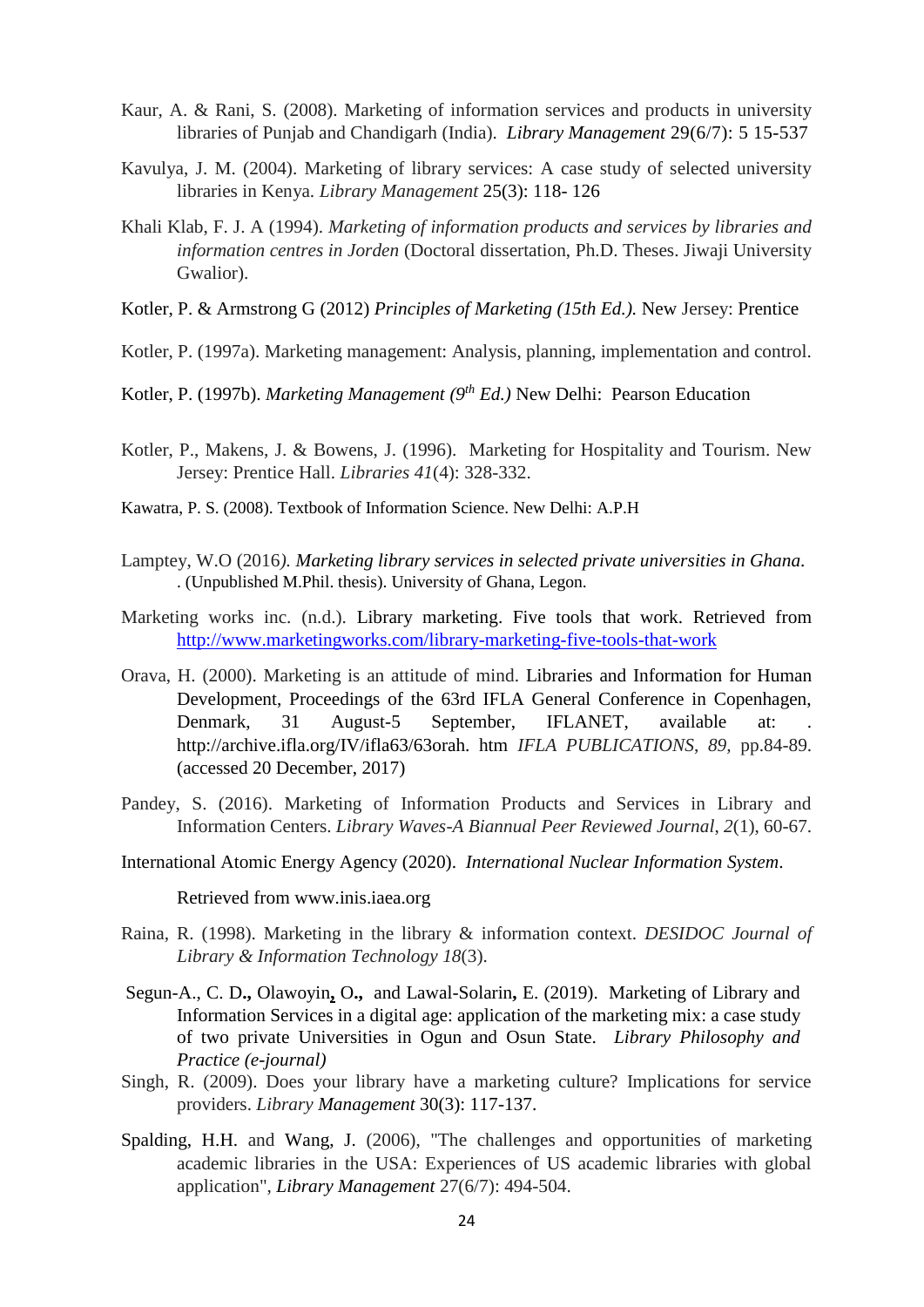- Snoj B and Petermanec Z (2001). *Let users judge the quality of faculty library services*. *New library world* 102(9): 314-324.
- Stigler, G. J (1961). *The economics of information*. *Journal of political economy 69*(3): 213- 225.
- Taiwo, B. I, Ayandare, A. I. & Olusola, L. S. (2015). Analytical approach to effective marketing of Library and Information products and services in Academic Libraries. *Journal of Library and Information Science*, 3(2): 133-145.
- Vaishnav A A (1997). Marketing university libraries: A case study. *International Library Movement* 19(1-4): 53-65.